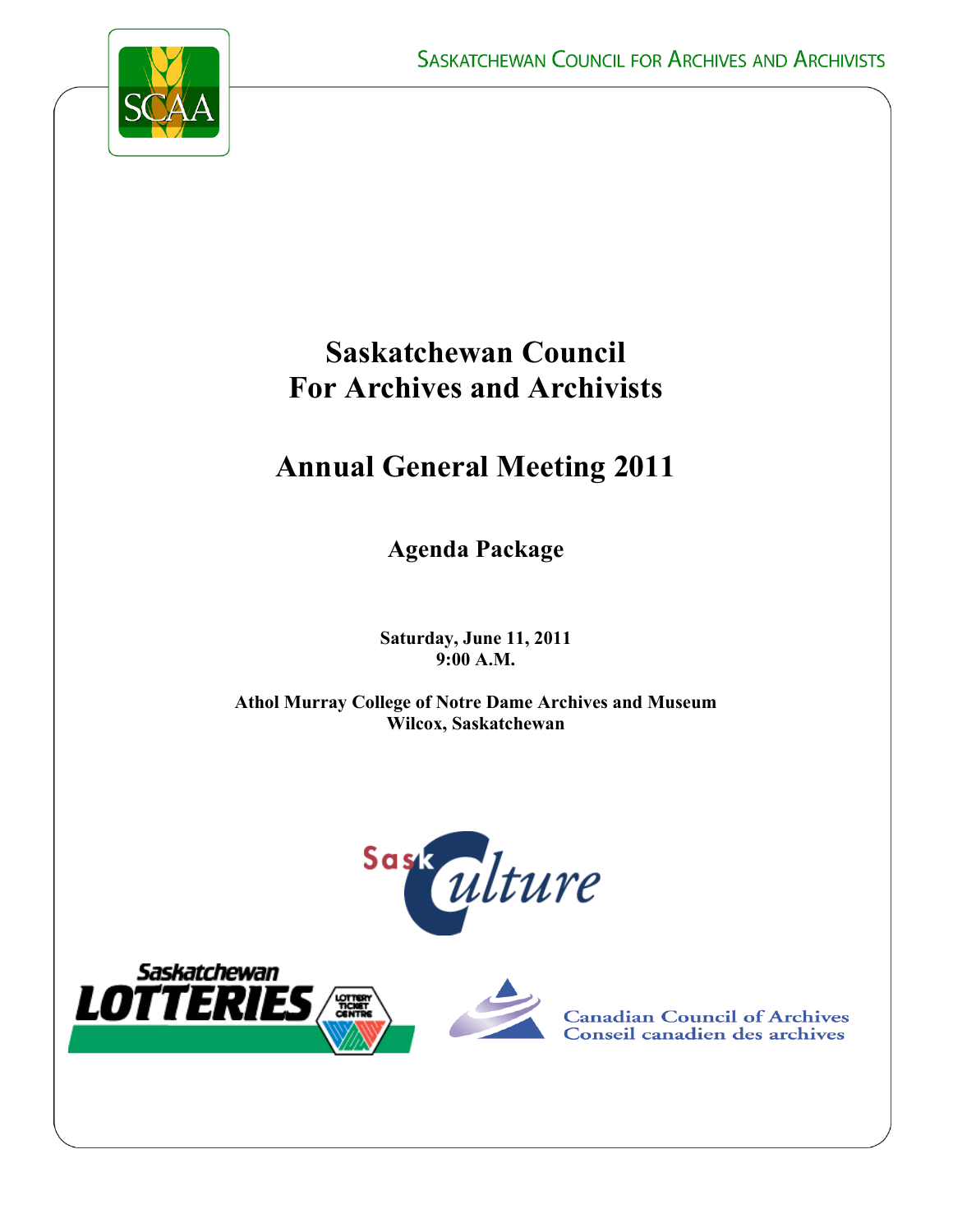# Saskatchewan Council for Archives and Archivists Annual General Meeting

# Saturday, June 11, 2011 – 9 a.m.

# Athol Murray College of Notre Dame Archives and Museum Wilcox, Saskatchewan

# Proposed Agenda

Page

|     | Call to Order                                     |    |  |  |
|-----|---------------------------------------------------|----|--|--|
|     | Approval of Agenda                                |    |  |  |
| 3.  |                                                   |    |  |  |
| 4.  | <b>Executive Reports</b>                          |    |  |  |
|     |                                                   |    |  |  |
|     |                                                   |    |  |  |
|     | • 2010-11 Audited Financial Statements (attached) |    |  |  |
|     |                                                   |    |  |  |
|     |                                                   |    |  |  |
| 5.  | <b>Committee Reports</b>                          |    |  |  |
|     |                                                   |    |  |  |
|     |                                                   |    |  |  |
|     |                                                   |    |  |  |
|     |                                                   |    |  |  |
| 6.  |                                                   |    |  |  |
| 7.  |                                                   |    |  |  |
| 8.  | Election of Executive                             |    |  |  |
|     |                                                   | 26 |  |  |
| 9.  | <b>Other Business</b>                             |    |  |  |
| 10. | Adjournment                                       |    |  |  |

Following adjournment, there will be a member forum – an informal opportunity to share ideas, ask questions, seek advice, and generally discuss issues of concern.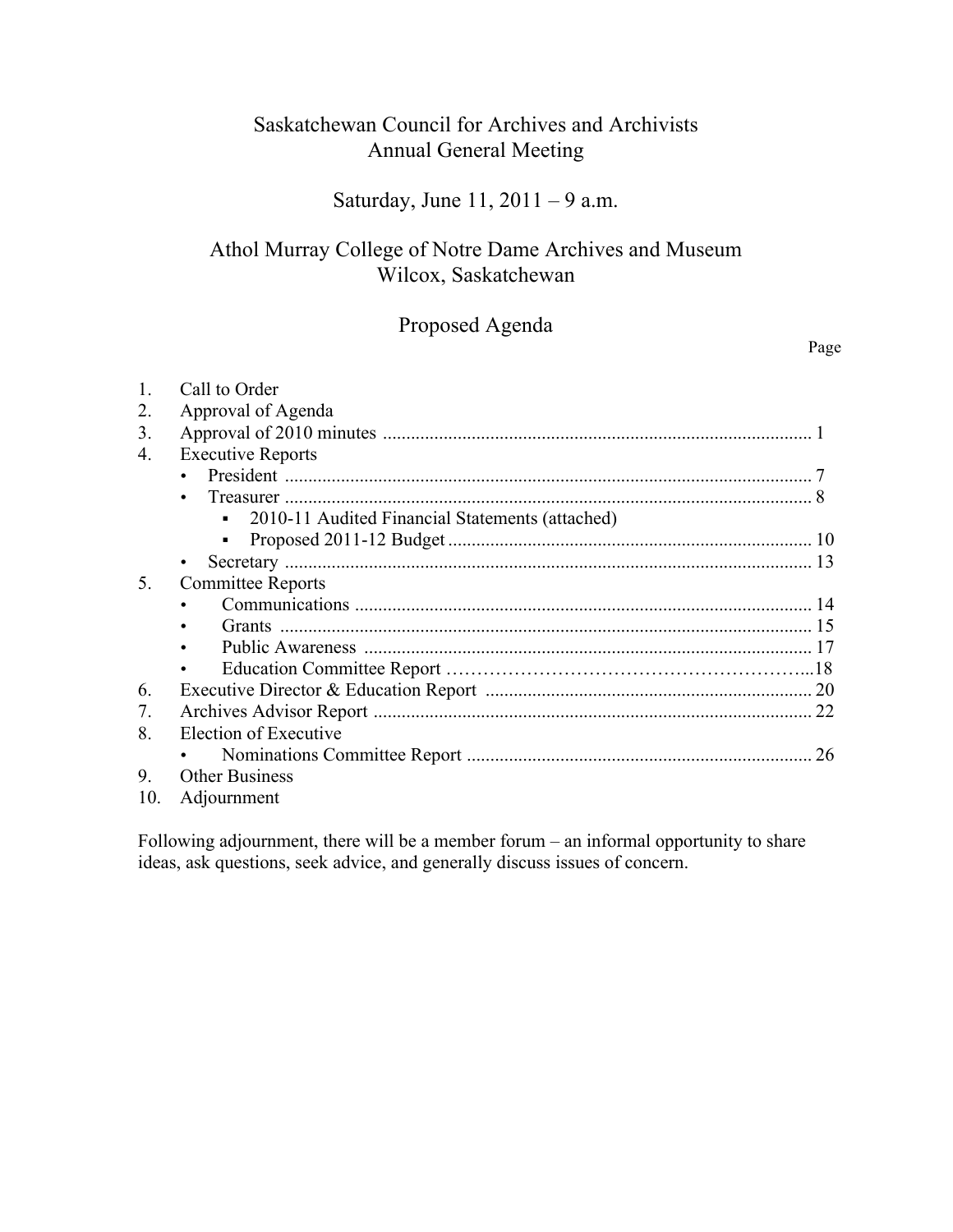# **Saskatchewan Council for Archives and Archivists June 18, 2010 - Annual General Meeting** Pahkisimon Nuye?ah Library System **Northern Saskatchewan Archives La Ronge, Saskatchewan Minutes**

## **Present:**

May P. Chan (Regina Public Library, Regina) Stephen Roth (Saskatchewan Archives Board, Regina) Graham Guest (Northern Saskatchewan Archives) Crista Bradley, (University of Regina Archives and Special Collections) Tim Hutchinson (University of Saskatchewan Archives, Saskatoon) Dorothea Funk (Saskatoon Public Library Local History Room) Cameron Hart (Saskatchewan Council for Archives and Archivists, Saskatoon) Fay Hutchinson (Regina Qu'Appelle Health Region Archives, Regina) Frank Korvemaker (Saskatchewan Archives Board) Donald Johnson (University of Regina Archives and Special Collections) Audrey Price, Executive Director, SCAA (Regina)

Via Conference Call:

Mark Vajcner (University of Regina Archives and Special Collections) Ailsa Hedley Leftwich (Esterhazy Community Museum) Christine Charmbury (Saskatchewan Archives Board (Saskatoon)) Nadine Charabin (Saskatchewan Archives Board (Saskatoon)) Jeff O'Brien (City of Saskatoon Archives) Lenora Toth (Saskatchewan Archives Board (Regina)) Krista Liggett (Saskatchewan Archives Board (Regina)) Linda McIntyre (Saskatchewan Archives Board (Regina)) Dana Turgeon (City of Regina Archives)

#### **1. Call to Order**

Tim Hutchinson (chair) called the meeting to order at 4:05 p.m. and welcomed everyone to the meeting and those joining us by conference call and asked for the role call.

The attendees introduced themselves.

#### **2. Approval of Agenda**

*Motion:* That the agenda be approved as presented. Moved: May P. Chan; Seconded: Crista Bradley Carried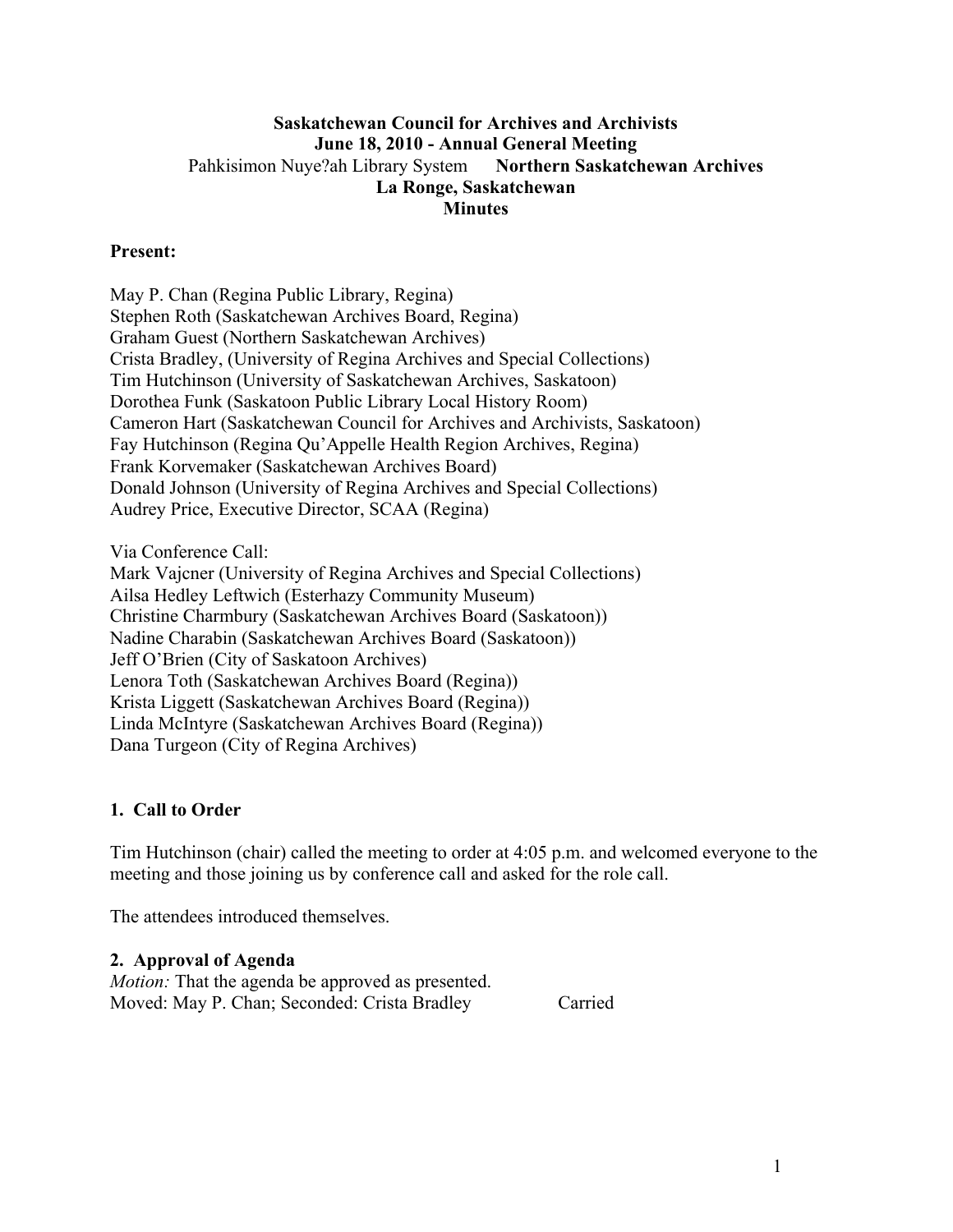# **3. Approval of 2009 minutes**

*Motion:* That the minutes of the 2009 SCAA Annual General Meeting be approved as presented. Moved: Dorothea Funk; Seconded: Cameron Hart Carried

# **4. Executive Reports President's Report (circulated)**

Tim Hutchinson presented his report and spoke to the changes with b-creative association management services and Cameron Hart as the full-time Archives Advisor position. He also addressed further changes being considered relative to Governance which would see the Council moving towards a Management Board from a Working Board format. A facilitato-led workshop is being planned for 2011 to complete the evaluation of this format change and assist with the roll over.

He thanked members who were allowing their name to stand for Council Executive positions and explained he would be calling for nominations from the floor throughout the meeting.

The following positions become vacant at this AGM:

(President) Tim Hutchinson, completing five years (Secretary), Crista Bradley, completing five years (Individual Member-at-Large), Stephen Roth, completing four years (Member-at-Large), Frank Korvemaker, completing one year (Member-at-Large), Chad Arie, completing one year

Continuing their terms: Mark Vajcner, (Treasurer), May P. Chan, completing year three

Tim extended his thanks to those members of the executive continuing on.

#### **First Call for Nominations from the floor**:

The Chair made the first call for nominations from the floor.

He concluded his report by thanking everyone for their hard work and support throughout his term.

*Motion:* That the President's Report be approved as presented. Moved: Tim Hutchinson; Seconded: May P. Chan Carried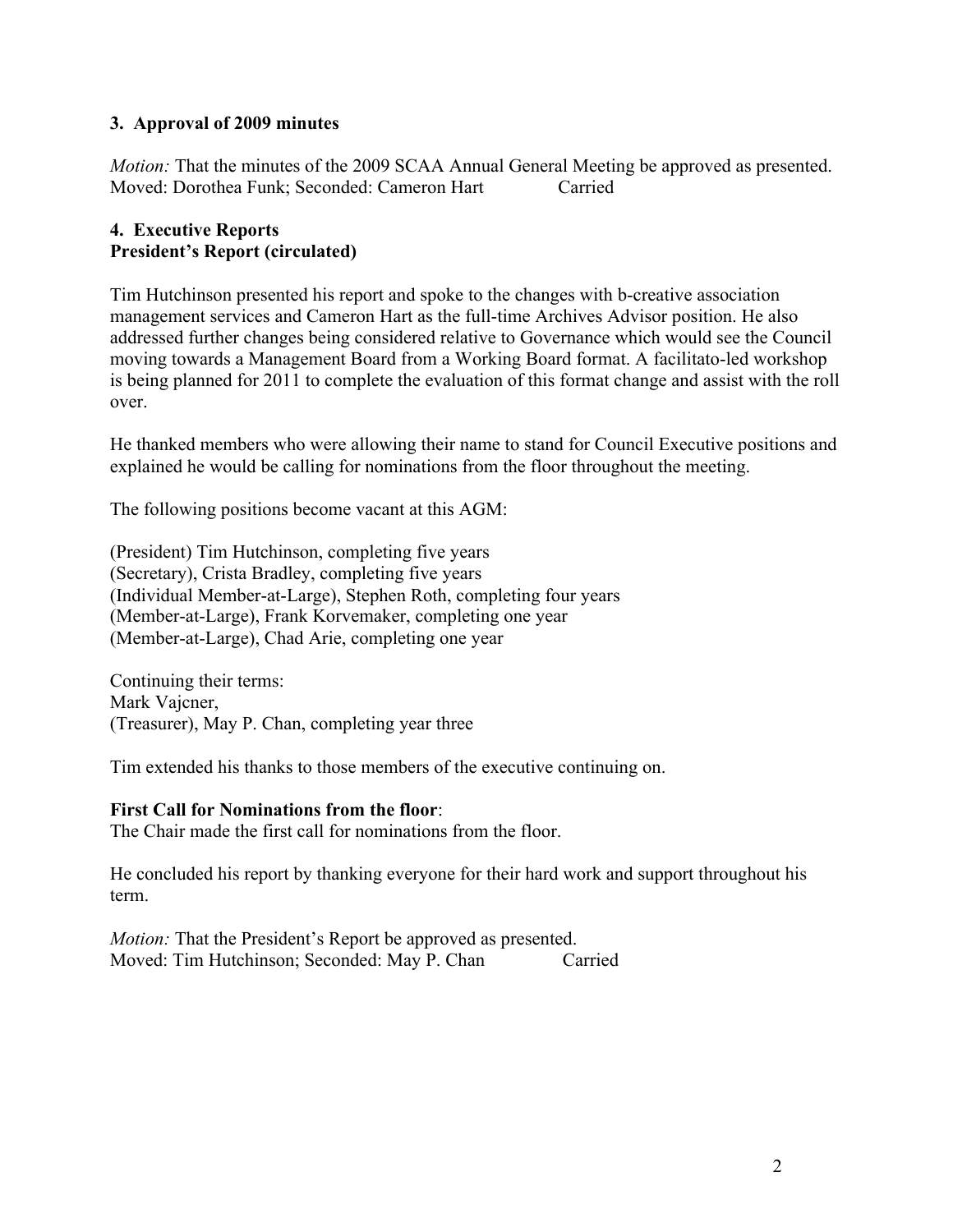#### **Treasurer's Report (circulated)**

May P. Chan reviewed her report with the attendees, as circulated. No questions were forthcoming.

| <i>Motion:</i> To receive the Treasurer's Report as presented.<br>Moved: May P. Chan; Seconded: Stephen Roth             | Carried |
|--------------------------------------------------------------------------------------------------------------------------|---------|
| <i>Motion:</i> To receive the 2009-10 Audited Financial Statements.                                                      |         |
| Moved: May P. Chan; Seconded: Jeff O'Brien                                                                               | Carried |
| <i>Motion:</i> To appoint Breen & Associates as Auditors for 2010-11 year.<br>Moved: May P. Chan; Seconded: Jeff O'Brien | Carried |
|                                                                                                                          |         |
| <i>Motion:</i> To approve the 2010-11 budget as circulated.                                                              |         |
| Moved: May P. Chan; Seconded: Cameron Hart                                                                               | Carried |

#### **Secretary's Report (circulated)**

Crista Bradley reported that in the 2009/10 year Council Membership reached 25 Individual Members and 54 Institutional Members, both categories experiencing an increase of two members over the previous year. She thanked everyone for their help and support in her term as Secretary.

*Motion:* To approve the Secretary's Report as presented. Moved: Crista Bradley; Seconded: May P. Chan Carried

#### **5. Committee Reports**

#### **Communications Committee Report (circulated)**

May began her report on behalf of the committee, with an announcement regarding the voting and selection of a new name for the Council Newsletter. In total 162 Votes were received, 2 coming in after the midnight deadline, leaving 160 valid. There were 12 name submissions and the one receiving the most votes was *Outside the Box,* submitted by Crista Bradley.

The new name, along with a newly designed format will be used for the next issue of the newsletter being published in August.

*Motion:* To accept the Communications Committee report and recommendations as circulated. Moved: May P. Chan; Seconded: Donald Johnson Carried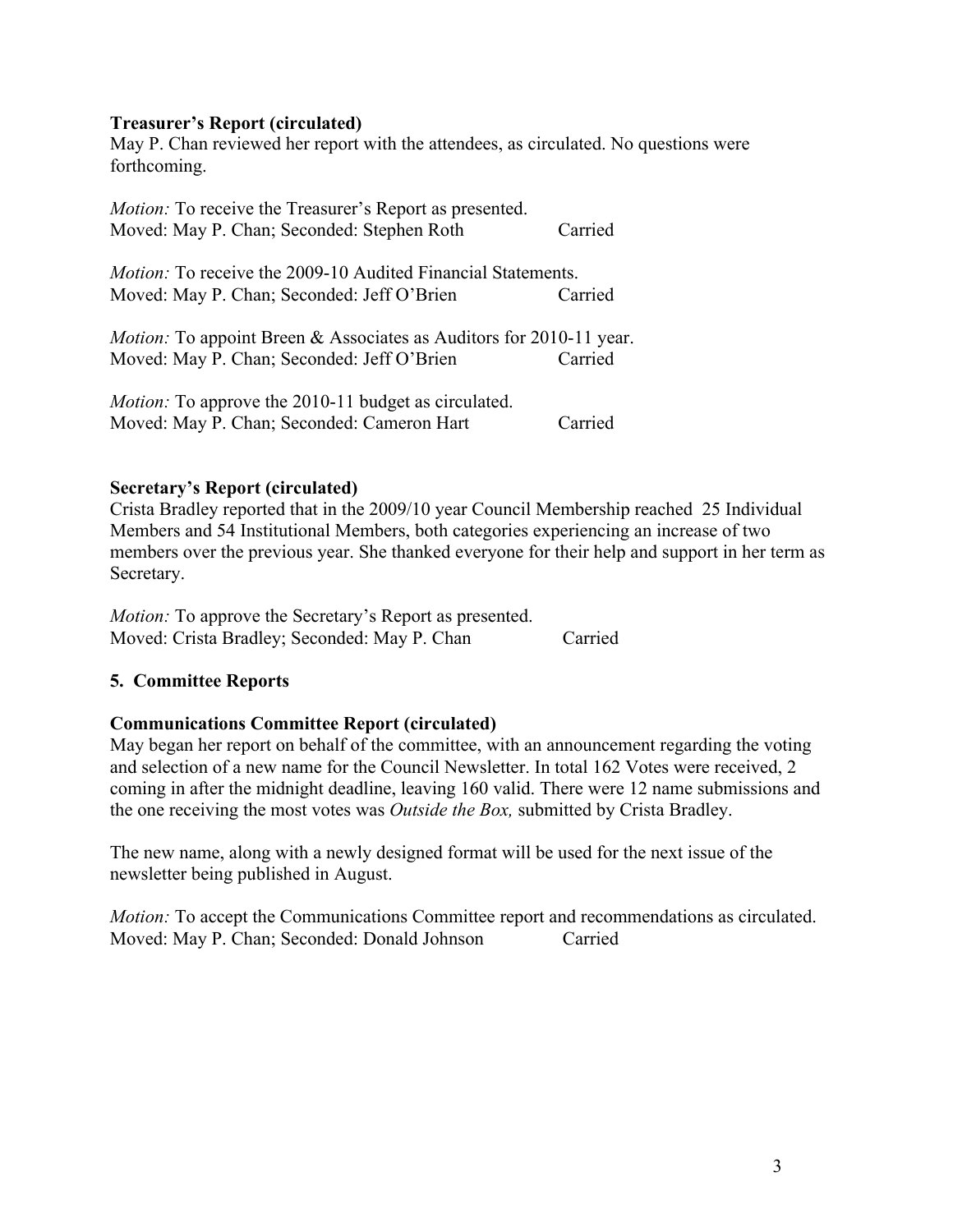#### **Education Committee Report (circulated)**

Stephen Roth presented his report on behalf of the Education Committee, as circulated. He suggested that the association management committee had made the committee's job less onerous by picking up much of the organizing details. Two successful workshops were held in 2009/10 as outlined in the report and two more are being considered for the 10/11 year. Discussions are underway for an '*Access to Privacy'* Workshop as well as a '*Basics of Conservation'* Workshop.

*Motion:* To accept the Education Committee report as circulated. Moved: Stephen Roth; Seconded: May P. Chan Carried

#### **Grants Committee Report (circulated)**

Mark Vajcner reported that this year there were again two grant programs and the recipients were listed in his report. He also advised that the Archives Advisor, Cameron Hart, had updated the NADP Workbook and conducted the "Raising Your Grade: Successful Applications for NADP and SCAA" workshop.

*Motion:* To accept the Grants Committee report as circulated. Moved: Mark Vajcner; Seconded: Fay Hutchinson Carried

#### **Public Awareness Committee (circulated)**

Crista Bradley and Jeff O'Brien, acted as co-chairs of this committee and recommended that it be a co-chair initiative in future. This year in addition to the Archives Week Celebrations an archival calendar was prepared and sold. The calendar launch was later in the year than originally planned which meant sales were softer than hoped for. Excess copies were shared with many cultural groups around the province, as well at the Youth Heritage Fairs and each MLA was mailed a calendar on behalf of the Council.

Archives Week has great participation this year from south to north around the province. The strong support of the Saskatchewan Archives Board was also noted. Three Archives Week Grants were awarded and Crista encouraged other groups to apply in the 2010/11 year to assist members in promoting and hosting events during Archives week.

The Council was pleased to support the Youth Heritage Fairs for the fourth year by providing judges and prizes again this year.

The Directory of Archives experienced great sales this year and Crista thanked May P. Chan for encouraging the Council to make them available for purchase.

Culture Days will be a joint initiative in Saskatoon and discussion is underway for activities in Regina. The challenge is not to duplicate the activities of Archives Week.

*Motion:* To accept the Public Awareness Committee report as circulated. Moved: Crista Bradley; Seconded: Jeff O'Brien Carried

#### **Second Call for Nominations from the floor**:

The Chair made the second call for nominations from the floor.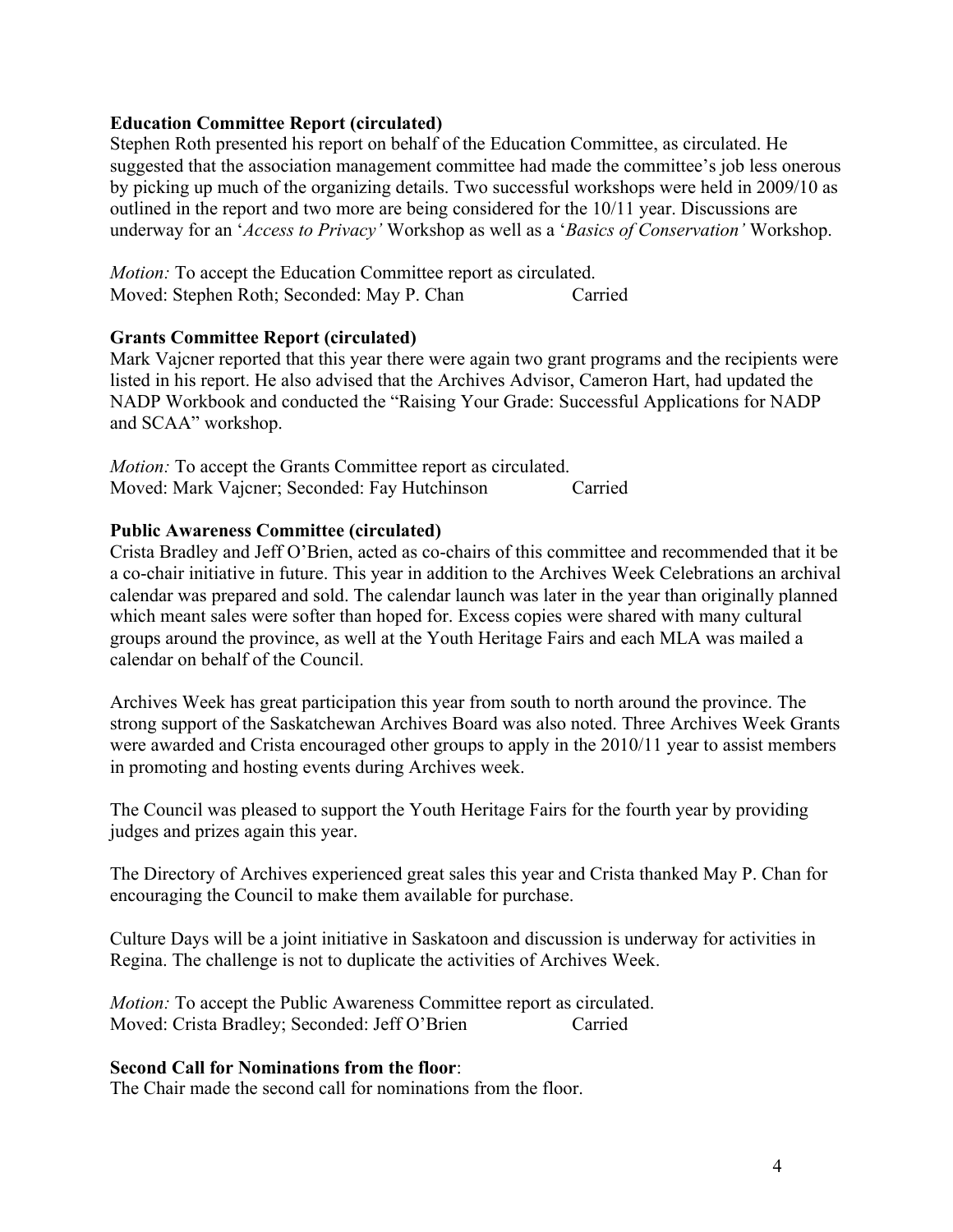#### **6. Executive Director Report (circulated)**

Audrey Price reported on activities being undertaken by the Council at the administrative level and those being planned for the upcoming year. She also thanked the Executive for their support and patience throughout the first year of the b-creative group management contract.

*Motion:* To accept the Executive Director Report as circulated. Moved: May P. Chan; Seconded: Graham Guest Carried

## **7. Archives Advisor Report**

The report was circulated and Cameron Hart spoke briefly about the growth of the provincial database (SAIN) with approximately 4,667 item level descriptions being prepared for addition from a number of communities in the province.

*Motion:* To accept the Archives Advisor Report as circulated. Moved: Cameron Hart; Seconded: May P. Chan Carried

#### **8. Election of Executive Committee**

Tim Hutchinson expressed his delight at the mix and number of people attending the AGM and also standing for election.

The following slate of nominees was presented individually with the third and final call for nominations from the floor made in each case. There being no nominations from the floor the following slate were elected to serve on the Executive by acclamation:

# **President (two-year term)**:

o Mark Vajcner, University of Regina Archives and Special Collections (Regina) **Treasurer (two-term)**

May P. Chan (Regina Public Library, Regina)

#### **Vice-President (two-year term)**:

o Jeff O'Brien, City of Saskatoon Archives (Saskatoon)

#### **Secretary (two-year term):**

o Ailsa Hedley Leftwich, Esterhazy Community Museum (Esterhazy)

#### **Institutional Member-at-Large (two-year term):**

o Lenora Toth, Saskatchewan Archives Board (Regina)

#### **Individual Member-at-Large (two-year term):**

o Krista Liggett, Saskatchewan Archives Board (Regina)

#### **Member-at-Large (two-year term):**

o Tammy Buziak, City of North Battleford Historic Archives (North Battleford)

#### **Member-at-Large (one-year term):**

o Christine Charmbury, Saskatchewan Archives Board, (Saskatoon)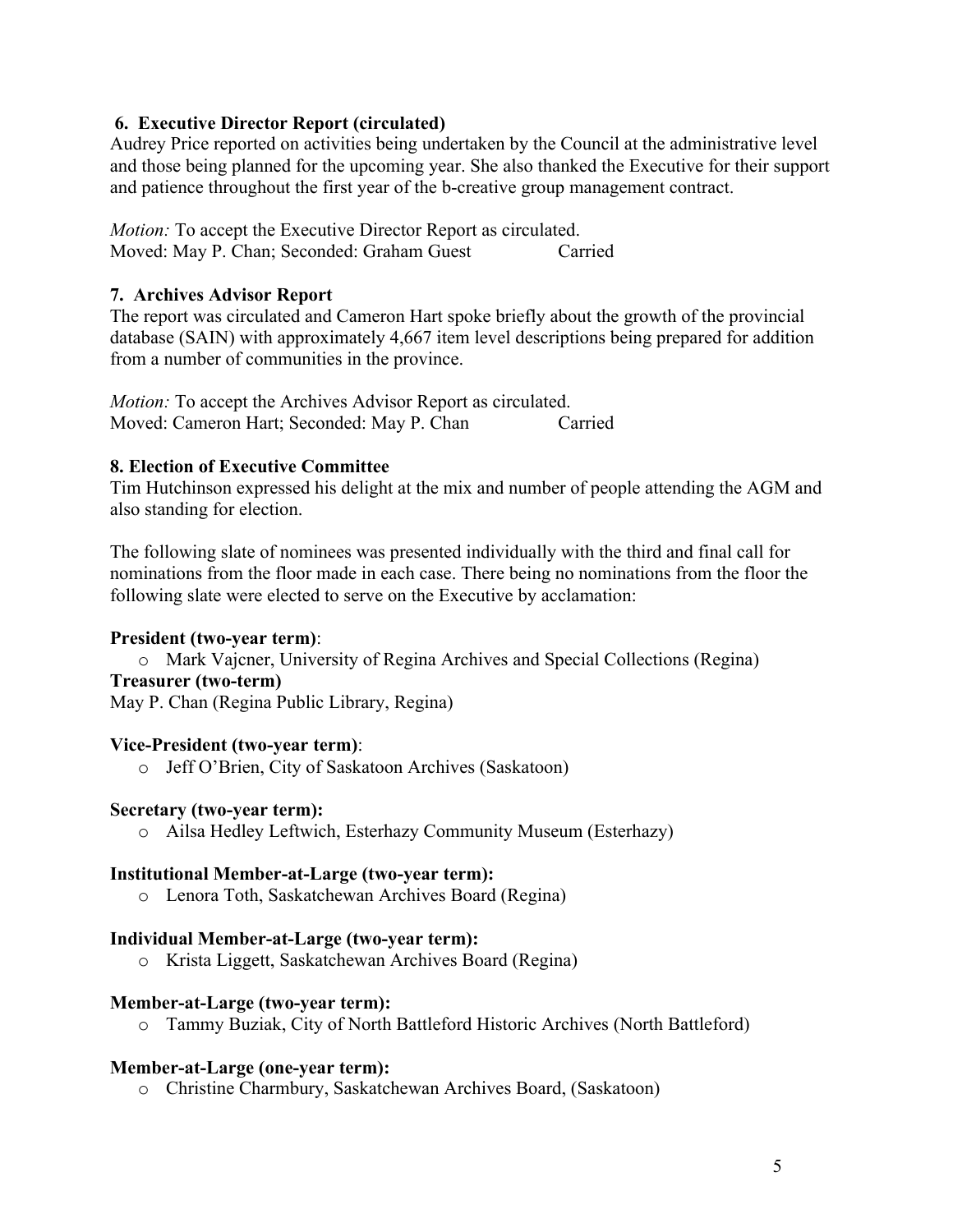Crista formally thanked Tim Hutchinson for his tremendous efforts and for all the positive changes that were brought to the Council as a result of those efforts. She also thanked staff Audrey, Amanda and Cam for their efforts in the past year.

#### **Signing Officers:**

Tim indicated that a motion would be required to facilitate changing the signing authorities with the bank, summarizing the new signing authorities as set out in our bylaws.

Any two of the following are proposed as signing officers:

Mark Vajcner, President Jeff O'Brien, Vice-President May P. Chan, Treasurer Audrey Price, Executive Director,

*Motion:* That signing officers for the Saskatchewan Council for Archives and Archivists be accepted as presented. Moved: May P. Chan; Seconded: Fay Hutchinson Carried

#### **10. Other Business**

#### **11. Adjournment**

The Meeting adjourned at 4:53 pm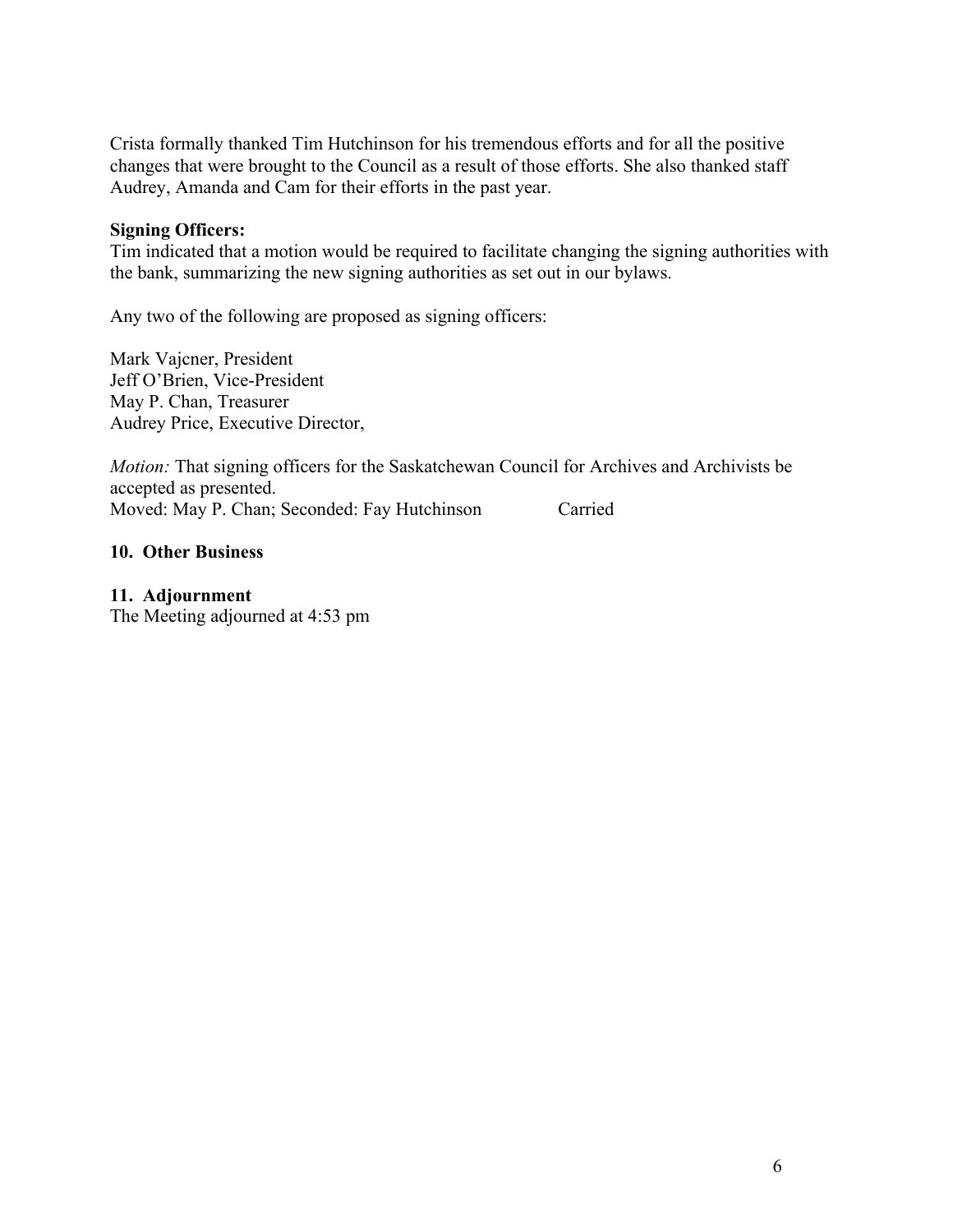# **President's Report, 2010-11**

It is a pleasure to present this year's President's Report. Although this is my first report since being elected in 2010, it is my fourth since 2000, the year SCAA was established. The scope of SCAA has changed significantly in the past decade, a truth that hit home this year as I worked my way through a third turn in the president's chair.

As in past years, 2010-11 saw another successful Archives Week with events not only in Regina and Saskatoon, but also Cut Knife, Humboldt, La Ronge, Lloydminster, Melfort, North Battleford and Swift Current. It saw the roll out of our new newsletter, *Outside the Box*, participation in Culture Days in September, the implementation of new software for our SAIN databases, and a full program of grants, workshops, and other initiatives that you will hear about in the executive, staff and committee reports.

Two significant initiatives this year have been the strategic plan and governance review.

The governance review continues on from 2009-10 and important strides have been made this year. The executive has moved toward a "managing board" approach of governance. This means that the executive now focuses its efforts on policy, planning and overall program development. The work of implementing is now more and more in the hands of the Executive Director and some of the committees. This reflects the maturity of our organization as we now have more stable funding and a staff.

An important part of this new approach is a strategic plan and the executive is working to develop a new three-year plan that will be presented to membership in the early-autumn. We have been working with Dawn Martin, of Daybreak Consulting, on both the strategic plan and governance review. At the planned autumn meeting bylaw amendments will also be presented that will reflect the new "managing board" approach.

For me it has been an exciting year and I look forward to another such year as President. I would like to conclude by extending my heartfelt thanks to our staff and members. Their dedication and effort have truly made this a very enjoyable and rewarding year.

Mark Vajčner 4 May 2011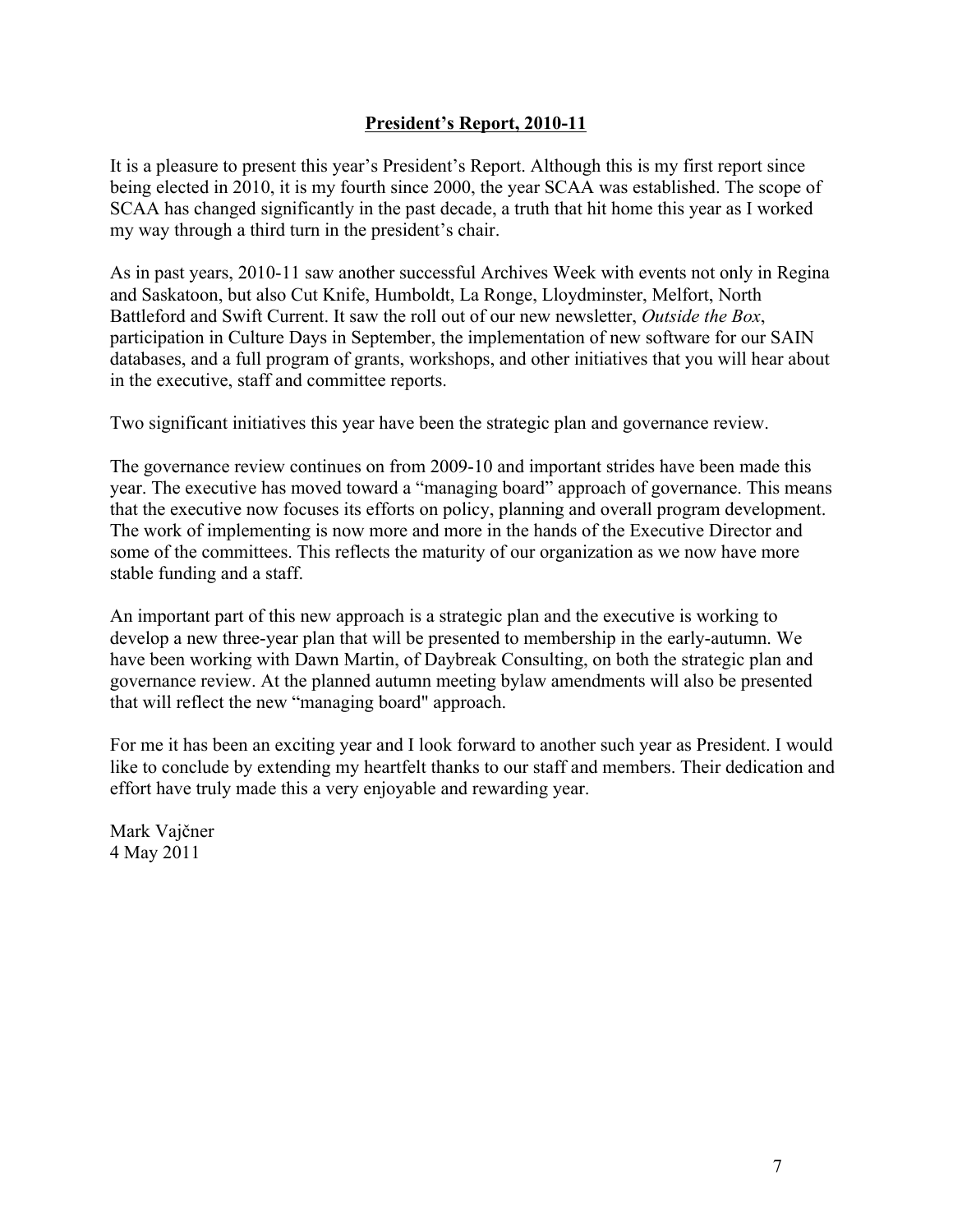#### **Treasurer's Report, 2010-11**

Although the membership may be ecstatic to see a net profit of \$2,028.83 showing up in the 2010-2011 Actual Figures, this amount is actual misleading. This is due to the fact that the audit process occurs after the fiscal period (end of March) so every year the SCAA budget must leave room for the accounting bill. This year, the council switched accountants because our previous accountant was unavailable to audit our financials in the time frame given. The estimated bill for the 2010-2011 audit is \$1, 900 which means that the membership can expect to see at least \$128.83 net profit.

Despite this net profit, I would to draw the membership's attention to a number of budget items where the council either underperformed in generated revenue or exceeded its expenditures:

#### 2010-2011 Actuals - Revenue

- Workshop Registration Fees In spite of offering an archival preservation and a privacy workshop this year, our workshop registration fees continue to under-perform. Our total revenue was \$1, 325.00, resulting in a loss of \$1, 675 or 56%. One way to address this issue is to increase the registration fee (\$150 for members and \$250 for non-members) which the council implemented for the media workshop, due to the higher than budgeted cost for the instructor. There are two more scheduled workshops for 2011-2012 including a photo collection and an emergency disaster workshop which should help the council meet its 2011-2012 goal of \$3, 500, providing that we meet both workshop capacities.
- Miscellaneous Revenue The \$511.64 listed in this column comes from the dinner cruise in La Ronge as part of last year's AGM. The company billed the council which then invoiced the participants.

#### 2010-2011 Actuals - Expenditures

- SCAA Newsletter The total cost of producing the newsletters in 2010 was \$1,016.60, an increase of \$616.60 than originally budgeted. This 61% increase was due to hiring a graphic artist to design a new newsletter template for the SCAA office to utilize, which cost a little over \$800. The remaining cost covered the physical publication and distribution of the newsletter. The Communications Committee does not anticipate there will be any increased expenditures regarding the newsletter for 2011-2012 so the expenditures should remain within budget.
- Travel Subsidies–SCAA Events This budget line was increased to \$15, 467 for 2010- 2011 to help offset the costs of members traveling to La Ronge in 2010. Since most of the members from Regina or Saskatoon ended up carpooling, their travel costs were much lower than expected--a difference of \$12, 246.48 or 79% less than budgeted.
- Archives Advisor Travel Our Archives Advisor was more visible this year and spent much of his time on traveling throughout the province. His travel expenses reflect this as the expenditure totaled \$7, 318.22, an increase of \$4, 818.22 or 64% more than originally budgeted.

On a more positive side of things, the membership should note that our funding from SaskCulture was increased nearly 3% for 2011-2012 and 9% for 2012-2013. While the budget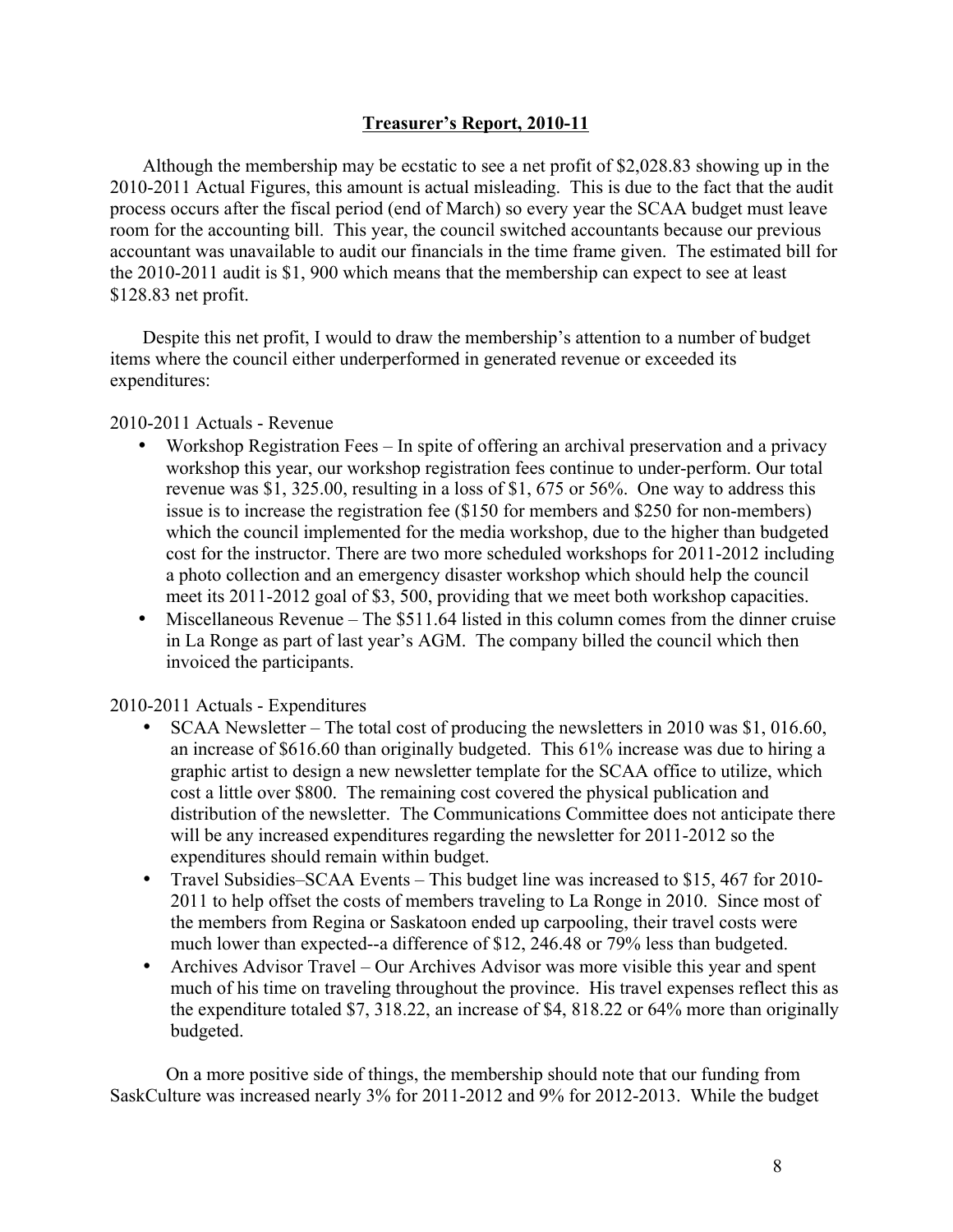indicates that the membership can anticipate significant net profit gains for the next two years, I caution membership to remember that these numbers are still preliminary and any significant gain or loss will depend largely on the outcome of workshop registrations, ongoing projects and stable funding from NADP.

In conclusion, after a couple of years where SCAA's annual budgets marked slight deficits, the 2010-2011 year finally marked a turnaround. The finances are relatively "healthy" and the council is making strides to ensure we are generating revenue so that we are not completely dependent on lottery money for our entire operation. As I leave my final term as the treasurer, I would like to take this opportunity to thank Audrey Price and the office staff for maintaining our financial records on a day to day basis which makes my job easier; Tim "financial Sensei" Hutchinson and Bruce Dawson for serving on this year's audit committee; and finally, Mark Vajcner for persuading me to serve as your treasurer these past three years. The experience has been invaluable and I wish my successor all the best in the coming years.

May P. Chan Treasurer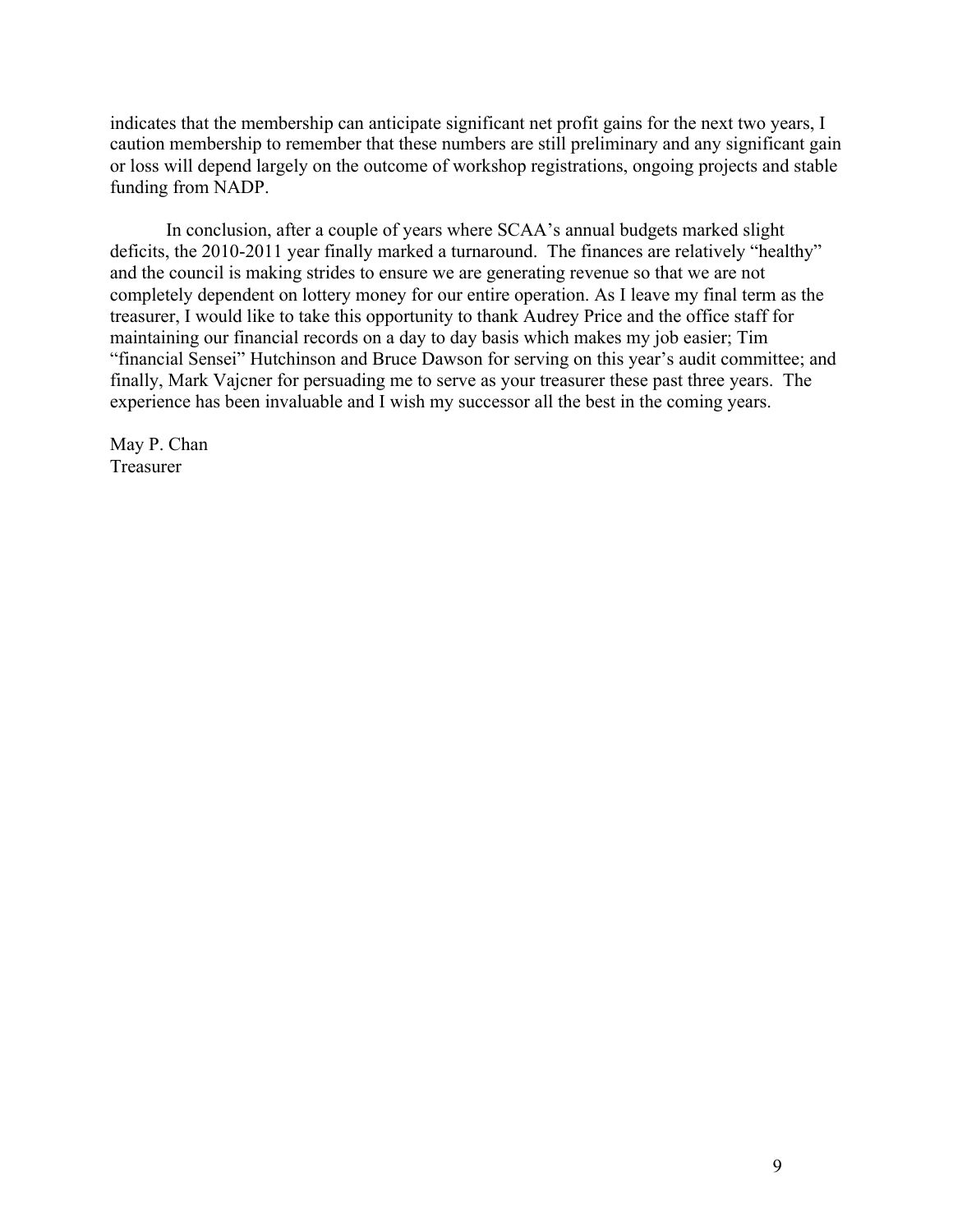# **SCAA PROPOSED 2011-2013 BUDGET - AGM**

|                |                                             | 2010-2011   | 2010-2011    | 2011-2012   | 2012-2013   |
|----------------|---------------------------------------------|-------------|--------------|-------------|-------------|
| <b>REVENUE</b> |                                             | Budget (\$) | Actuals (\$) | Budget (\$) | Budget (\$) |
| 4000           | <b>Sales</b>                                |             |              |             |             |
| 4011           | Sales (Directory of Archives)               | 200.00      |              |             | 2000        |
|                | <b>Archives Calendars</b>                   |             | 1,323.17     | 7,000.00    | 7000        |
|                | Other (postcard books)                      |             | 210.00       |             |             |
|                | <b>SCAA Short Films</b>                     |             |              |             | 500         |
| 4099           | Sales - Sub-Total                           | 200.00      | 1,533.17     | 7,000.00    | 9,500.00    |
|                |                                             |             |              |             |             |
| 4100           | Fees, Donations, & Fund Raising             |             |              |             |             |
| 4101           | <b>Membership Fees</b>                      | 4,500.00    | 4,112.00     | 4,500.00    | 4500        |
| 4102           | <b>Workshop Registration Fees</b>           | 3,000.00    | 1,325.00     | 3,500.00    | 3500        |
| 4103           | <b>Other Registration Fees</b>              |             |              |             |             |
| 4129           | Fees - Sub-Total                            | 7,500.00    | 5,437.00     | 8,000.00    | 8,000.00    |
| 4130           | Donations - Bequests                        |             |              |             |             |
| 4131           | Donations - Corporate                       | 5,000.00    |              | 6,000.00    | 6000        |
| 4132           | Donations - Individual                      |             | 10.00        |             |             |
| 4149           | <b>Donations - Sub-Total</b>                | 5,000.00    | 10.00        | 6,000.00    | 6,000.00    |
| 4199           | <b>Total Fees, Donations, Fund Raising</b>  | 12,500.00   | 5,447.00     | 14,000.00   | 14,000.00   |
|                |                                             |             |              |             |             |
| 4200           | Grants                                      |             |              |             |             |
| 4210           | Saskatchewan Lotteries                      | 121,000.00  | 121,000.00   | 124,630.00  | 137,093.00  |
| 4220           | Nat. Arch. Devel. Prog. - Prof. Devel.      | 9,587.00    | 9,587.00     | 16,350.00   | 4000        |
| 4222           | Nat. Arch. Devel. Prog. - SAIN              | 19,450.00   | 19,450.00    |             |             |
|                | Nat. Arch. Devel. Prog. - Truth Is In There |             |              | 5,500.00    |             |
|                | Nat. Arch. Devel. Prog. - Conservation      |             |              | 12,768.47   |             |
| 4230           | <b>Canadian Council of Archives</b>         |             |              |             |             |
| 4240           | <b>Other Grants</b>                         |             |              | 4,750.00    |             |
| 4299           | <b>Total Grants</b>                         | 150,037.00  | 150,037.00   | 163,998.47  | 141,093.00  |
| 4300           | <b>Other Revenue</b>                        |             |              |             |             |
| 4310           | Interest Income                             | 400.00      | 180.42       | 400.00      | 400         |
|                | Miscellaneous revenue                       |             | 511.64       |             |             |
| 4399           | <b>Total Other Revenue</b>                  | 400.00      | 692.06       | 400.00      | 400.00      |
|                | <b>Total Revenue</b>                        | 163,137.00  | 157,709.23   | 185,398.47  | 164,993.00  |

| <b>EXPENSE</b> |  |
|----------------|--|
|                |  |

| 5000 | <b>Payroll Expenses</b>                |           |           |           |           |
|------|----------------------------------------|-----------|-----------|-----------|-----------|
|      | <b>Association Management Contract</b> | 28,751.25 | 28,785.61 | 29.326.27 | 29,912.80 |
|      | <b>Sub-Total Contract</b>              | 28,751.25 | 28,785.61 | 29,326.27 | 29,912.80 |
| 5050 | <b>Administrative Centre Services</b>  | 130.00    | 172.65    | 130.00    | 130       |
| 5051 | <b>Employee Benefits</b>               |           |           |           |           |
| 5052 | EI                                     |           |           |           |           |
| 5053 | <b>CPP</b>                             |           |           |           |           |
| 5055 | <b>WCB</b>                             |           | 137.25    |           |           |
| 5069 | <b>Sub-Total Employee Expenses</b>     | 130.00    | 309.90    | 130.00    | 130.00    |
| 5099 | <b>Total Payroll Expenses</b>          | 28.881.25 | 29.095.51 | 29.456.27 | 30.042.80 |
|      |                                        |           |           |           |           |
| 5300 | <b>General Administration</b>          |           |           |           |           |
| 5301 | Accounting & Legal                     | 3.200.00  | 195.00    | 3.400.00  | 3600      |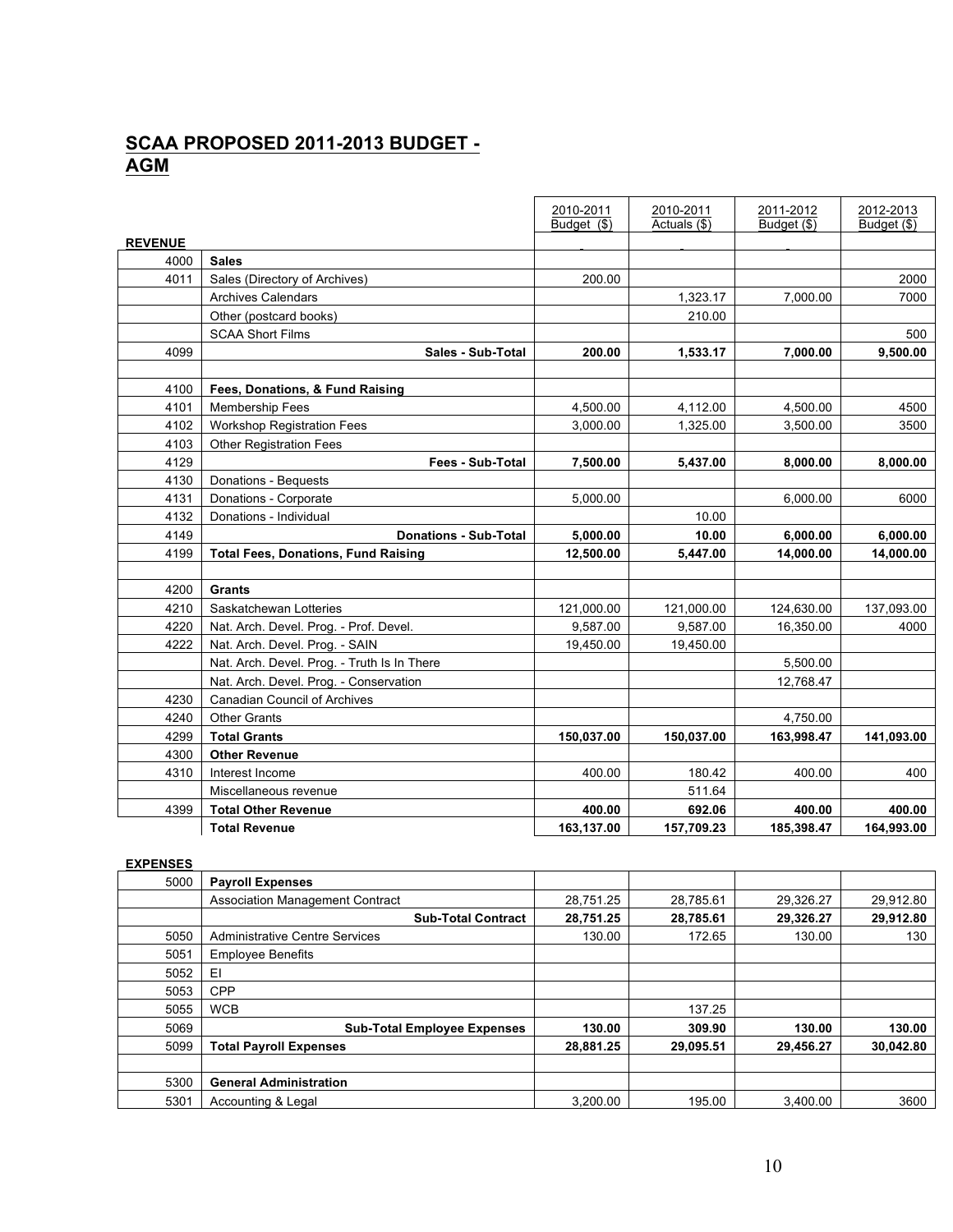| 5302 | <b>Bank Charges</b>                                   | 235.00    | 133.16    | 250.00    | 250       |
|------|-------------------------------------------------------|-----------|-----------|-----------|-----------|
| 5305 | Sask Culture Membership                               | 300.00    | 302.00    | 300.00    | 300       |
| 5320 | Advertising & Promotion                               |           |           |           |           |
| 5326 | <b>Communications Support</b>                         | 125.00    | 261.59    | 125.00    | 125       |
| 5330 | Newsletter                                            | 400.00    | 1,016.60  | 450.00    | 450       |
| 5340 | <b>Business Fees &amp; Licences</b>                   |           | 30.00     |           |           |
| 5345 | Courier & Postage                                     | 350.00    | 607.35    | 350.00    | 350       |
| 5360 | <b>Office Supplies</b>                                | 300.00    | 289.98    | 300.00    | 300       |
| 5361 | Printing/Photocopying                                 | 250.00    |           | 250.00    | 250       |
| 5370 | Insurance                                             |           |           |           |           |
| 5380 | Rent                                                  | 3,075.00  | 3,075.00  | 3,075.00  | 3200      |
| 5384 | Telephone & Internet                                  | 1,200.00  | 1,416.89  | 1,200.00  | 1200      |
| 5390 | Repairs & Maintenance                                 |           |           |           |           |
|      | AGM expenses                                          |           | 418.35    |           |           |
| 5395 | Miscellaneous / Contingency                           | 750.00    |           | 750.00    | 1000      |
| 5140 | <b>Other Contracts</b>                                |           |           |           |           |
| 5399 | <b>Total General Administration</b>                   | 10,185.00 | 7,745.92  | 10,450.00 | 11,025.00 |
|      |                                                       |           |           |           |           |
| 5400 | <b>Travel &amp; Meetings</b>                          |           |           |           |           |
| 5410 | <b>Executive &amp; Committees</b>                     | 1,500.00  | 1,002.85  | 1,500.00  | 1,500.00  |
| 5420 | <b>Executive Director</b>                             | 500.00    | 549.33    | 500.00    | 500       |
| 5499 | <b>Total Travel</b>                                   | 2,000.00  | 1,552.18  | 2,000.00  | 2,000.00  |
|      | Governance & Strategic Planning Workshop              |           |           |           |           |
|      | Governance                                            |           | 844.39    | 4,500.00  |           |
|      | Strategic Planning                                    |           |           | 1,500.00  |           |
|      | <b>Total Governance &amp; Strat Planning Workshop</b> |           | 844.39    | 6,000.00  | 0.00      |
| 5500 | <b>Projects</b>                                       |           |           |           |           |
|      | <b>Short Films</b>                                    |           |           |           |           |
|      | <b>Short Films</b>                                    |           | 310.00    |           | 2,000.00  |
|      | <b>Short Films - Subtotal</b>                         | 0.00      | 310.00    | 0.00      | 2,000.00  |
| 5520 | <b>Archives Week &amp; Public Awareness</b>           |           |           |           |           |
| 5522 | General promotional materials                         | 7,500.00  |           | 7,500.00  | 8000      |
| 5524 | Events-promotion                                      |           | 1,451.22  |           |           |
| 5526 | Events-other costs                                    |           | 2,882.44  |           |           |
| 5528 | Advertising and media                                 |           | 3,097.47  |           |           |
| 5530 | Archives Week institutional funding                   |           | 1,200.00  |           |           |
| 5532 | Youth outreach                                        |           |           |           |           |
| 5534 | Directory of Archives                                 |           |           |           | 2000      |
|      | <b>Archives Calendars</b>                             |           |           | 6,500.00  | 6500      |
| 5538 | Other AW & public awareness costs                     |           | 358.76    | 1,000.00  | 1000      |
|      | Archives Week & Public Awareness - Subtotal           | 7,500.00  | 8,989.89  | 15,000.00 | 17,500.00 |
| 5540 | <b>SAIN</b>                                           |           |           |           |           |
| 5541 | <b>SAIN Archivist</b>                                 |           | 2,696.30  |           |           |
| 5542 | <b>SAIN Travel</b>                                    |           |           |           |           |
| 5545 | Virtual Exhibits & web development                    | 19,450.00 | 19,450.00 |           |           |
| 5549 | <b>SAIN sub-total</b>                                 | 19,450.00 | 22,146.30 | 0.00      | 0.00      |
| 5550 | <b>Professional Development</b>                       |           |           |           |           |
| 5551 | PD Instructors                                        | 2,500.00  | 3,738.80  | 3,500.00  | 3,500.00  |
| 5552 | PD Instructors - travel & expenses                    | 1,745.00  | 1,712.89  | 4,000.00  | 3,000.00  |
| 5553 | Travel Subsidies - SCAA Events                        | 15,467.00 | 3,220.52  | 5,000.00  | 5,000.00  |
| 5554 | Travel Subsidies - Gen. Prof. Development             | 1,500.00  | 1,188.58  | 2,000.00  | 2,000.00  |
| 5555 | PD facilities rental                                  | 175.00    | 1,288.18  | 1,000.00  | 1,000.00  |
| 5557 | Other PD costs                                        |           |           | 500.00    | 750.00    |
|      | <b>Professional Development sub-total</b>             | 21,387.00 | 11,148.97 | 16,000.00 | 15,250.00 |
| 5600 | <b>Institutional Funding</b>                          |           |           |           |           |
|      |                                                       |           |           |           |           |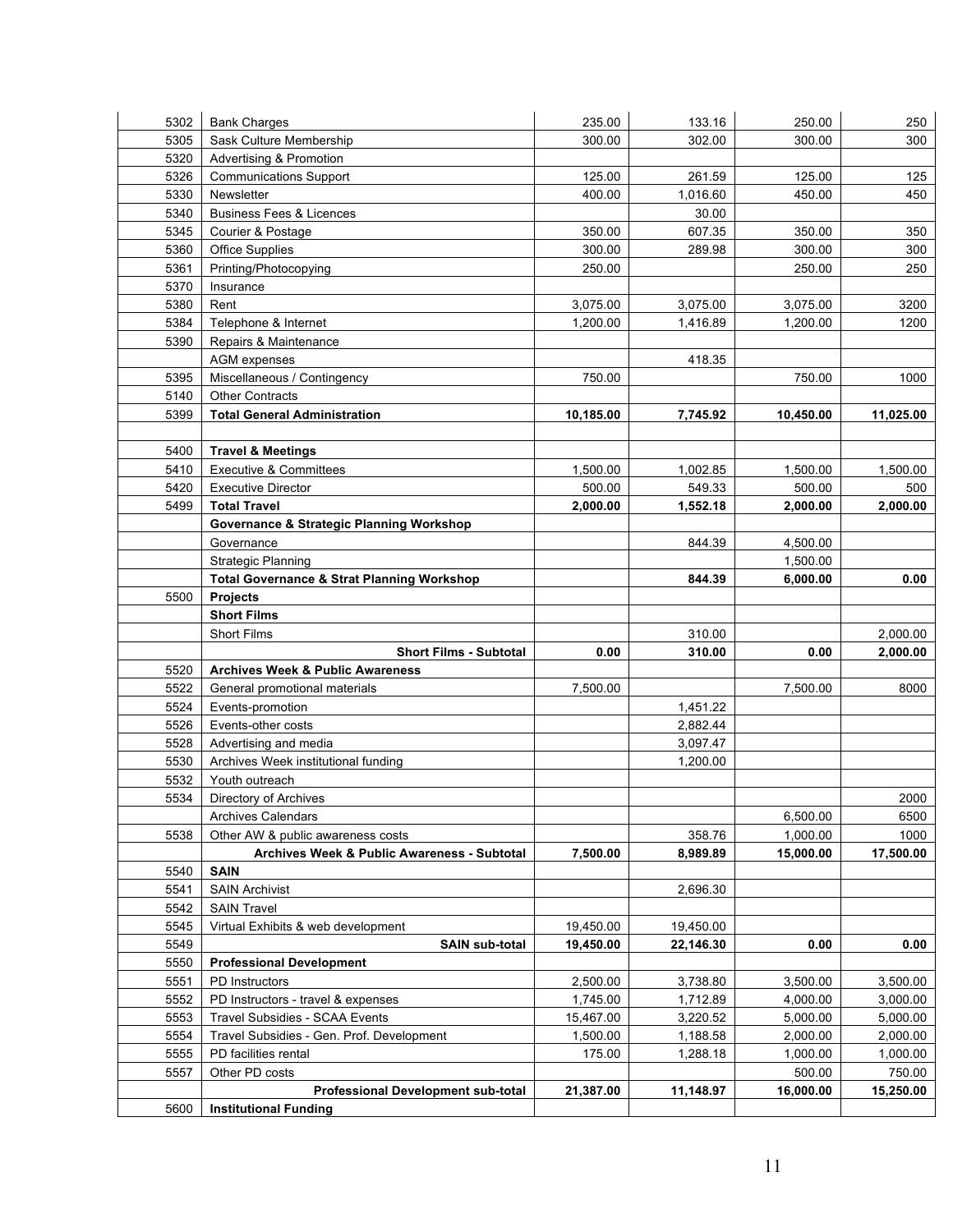| 5610 | <b>Grant Distributions</b>                 | 16,412.00  | 14,501.05  | 22,000.00  | 22,000.00  |
|------|--------------------------------------------|------------|------------|------------|------------|
| 5619 | Sub-Total                                  | 16,412.00  | 14,501.05  | 22,000.00  | 22,000.00  |
|      | <b>DVD Project</b>                         |            |            |            |            |
|      | Truth is in There Project                  |            |            | 5,500.00   |            |
|      | Sub-Total                                  | 0.00       | 0.00       | 5,500.00   | 0.00       |
|      |                                            |            |            |            |            |
| 5650 | <b>Conservation Service</b>                |            |            |            |            |
| 5652 | Conservation contract services             | 4,000.00   | 3,432.77   | 12,000.00  |            |
| 5654 | Conservation travel & expenses             | 1,000.00   |            | 5,605.93   |            |
| 5656 | <b>Bulk purchases</b>                      |            |            | 660.00     |            |
|      | Miscellaneous                              |            |            | 120.00     |            |
| 5660 | <b>Conservation sub-total</b>              | 5,000.00   | 3,432.77   | 18,385.93  | 0.00       |
| 5670 | <b>Archives Advisory Service</b>           |            |            |            |            |
| 5671 | Archives Advisor Salary and Benefits       | 48,258.00  | 47,152.04  | 49,223.00  | 50,217.46  |
| 5672 | Archives Advisor Travel                    | 2,500.00   | 7,318.22   | 2,700.00   | 2,700.00   |
| 5673 | <b>Archives Advisor Communications</b>     | 500.00     | 341.16     | 500.00     | 500        |
| 5674 | Archives Advisor Professional Development  | 1,000.00   | 1,102.00   | 1,200.00   | 1,200.00   |
| 5675 | <b>Archives Advisory Service sub-total</b> | 52,258.00  | 55,913.42  | 53,623.00  | 54,617.46  |
| 5999 | <b>Total Projects</b>                      | 122,007.00 | 116,442.40 | 130,508.93 | 111,367.46 |
|      | <b>Total Expenses</b>                      | 163,073.25 | 155,680.40 | 178,415.20 | 154,435.26 |
|      | <b>Difference</b>                          | 63.75      | 2,028.83   | 6,983.27   | 10,557.74  |

**Please Note: 2010 Audit provided as separate document.**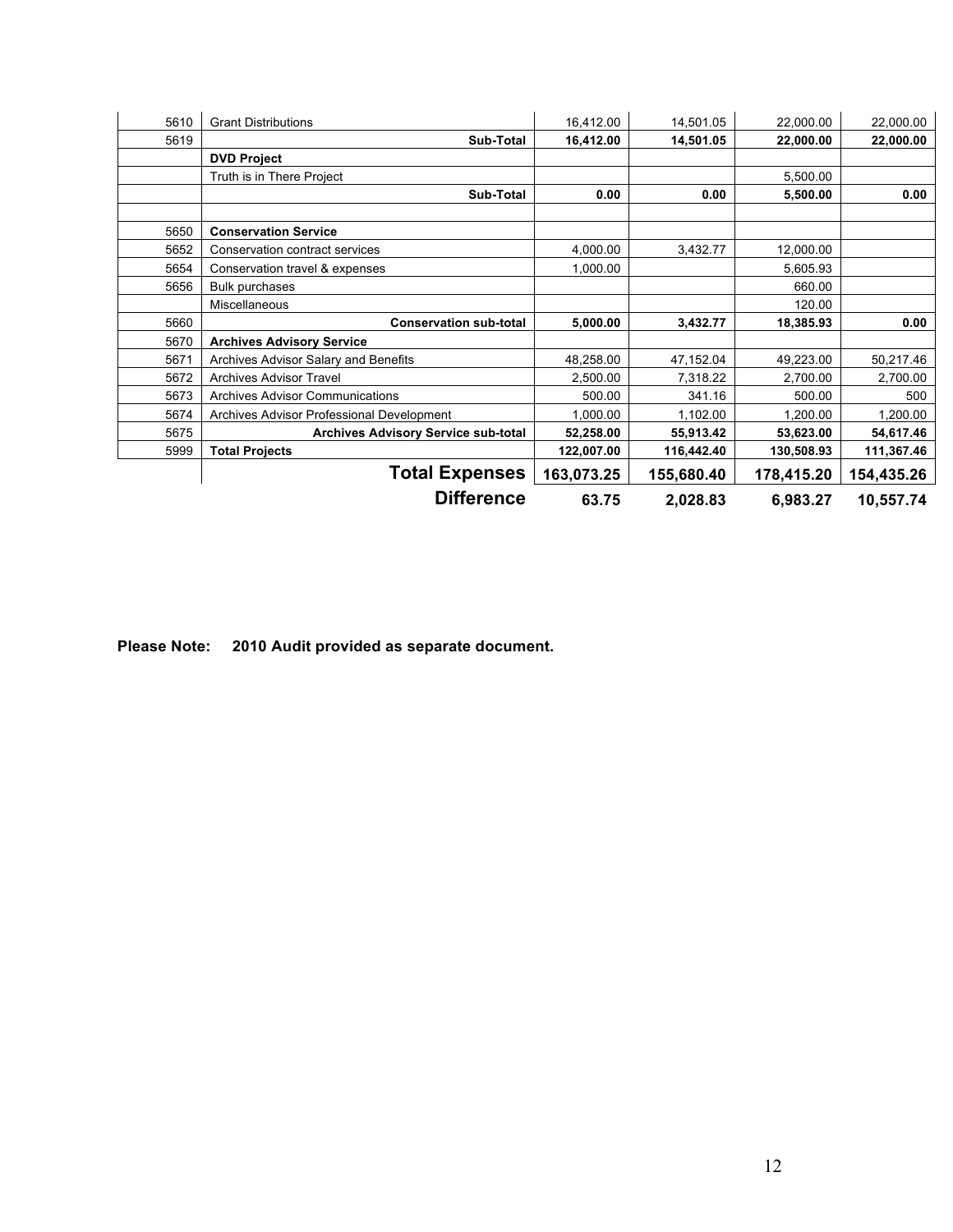# **Secretary's Report, 2010-11**

This has been my first time serving on the executive of the SCAA, and I would like to thank my fellow executive members as well as Audrey, Amanda and Cam for all their hard work this year.

I began my time on the executive this past year as a Member at Large, but in March I agreed to take on the duties of Secretary so that Ailsa Hedley Leftwich could focus on her pregnancy and upcoming delivery. Ailsa will also take on the Member at Large role for the 2011-2012 year, so we have essentially swapped positions on the SCAA executive for the upcoming term.

This past year has seen another increase in our membership numbers. The Council's membership numbers for 2010-2011 are as follows:

26 Individual Members (+1 from 2009-2010) 58 Institutional Members (+4 from 2009-2010)

Respectfully Submitted,

Christine Charmbury Secretary, SCAA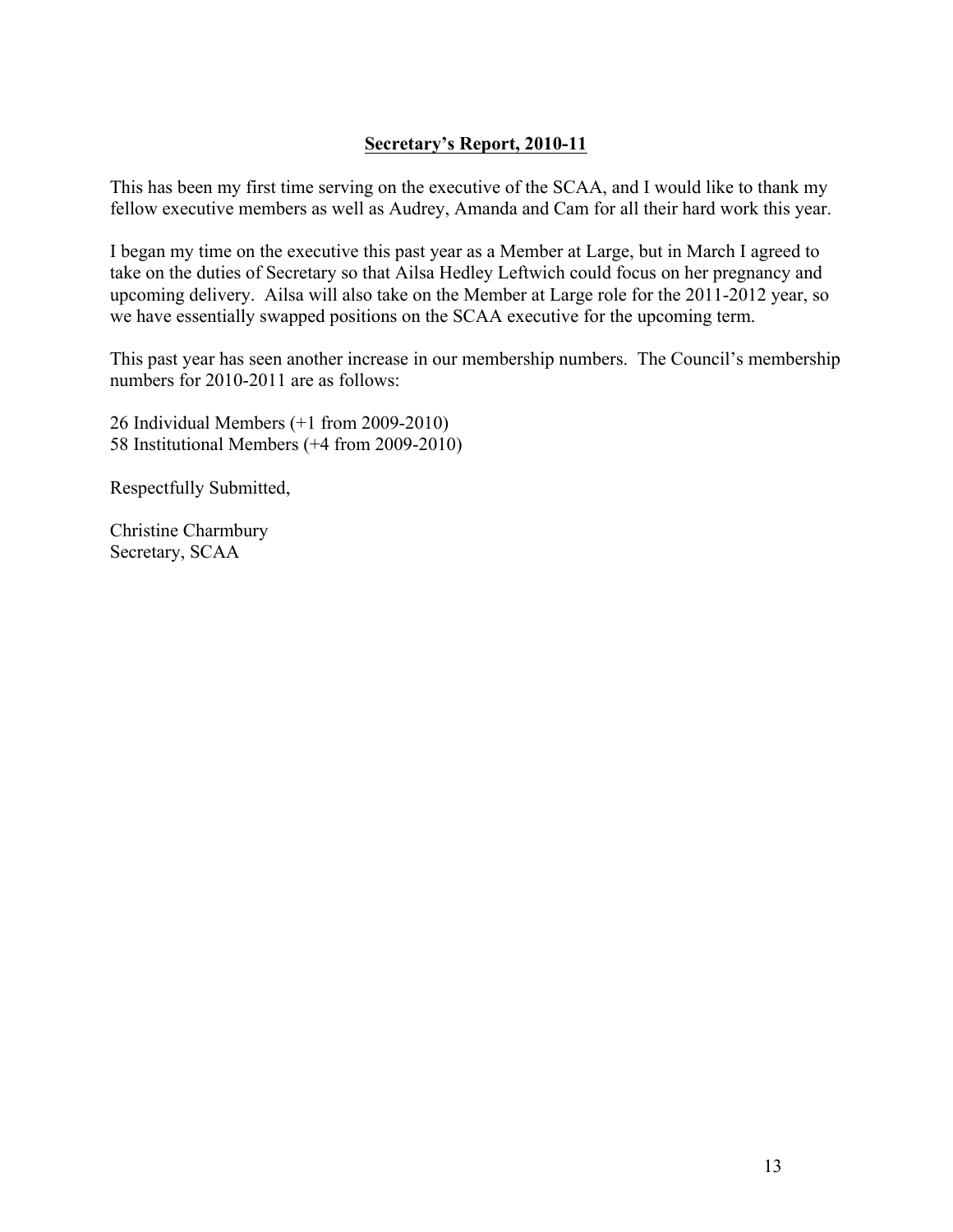# **Communications Committee Report, 2010-11**

The 20010-2011 Communications Committee is currently comprised of:

- May P. Chan, Prairie History Room Regina Public Library (Chair)
- Linda McIntyre, Saskatchewan Archives Board
- Christine Charmbury, Saskatchewan Archives Board
- Amanda Perry, SCAA Office

Much of the of the communications committee's efforts this past year was focused on revamping the design and standardizing the content for the online newsletter*.* Due to some challenges posed by the lack of a standard design template, the committee worked with a graphic artist and the SCAA office earlier last spring to come up with a new template with a refreshed color scheme. To compliment the new look and help re-brand the newsletter, the committee set up an online contest encouraging members to rename the newsletter and then vote on their preferences. The winning suggestion was *Outside the Box*, contributed by Crista Bradley, which replaced the name *Archives Re-Past* starting with the summer 2010 issue. Since then, the committee has published two additional issues with regular articles on new institutional members, featured archival institutions and archivists, Q & A segment with the Archives Advisor and finally, brief recaps of SCAA-sponsored workshops and events across the province. Based on some of the feedback that we have received, members are pleased by the new look and feel of our newsletter. Two more issues are planned for later this year including a summer and winter issue.

Since the 2011 summer issue will mark my last newsletter as both the chair and a member of this committee, I would like to express my sincerest thanks to Linda McIntyre and Amanda Perry for all of their hard work these past couple of years and welcome our newest member, Christine Charmbury, who replaced Rob Paul last fall. I could not have asked for a more enthusiastic, talented and dedicated group of individuals to work with. I wish continued success to the Communications Committee.

May P. Chan, Chair April 25, 2011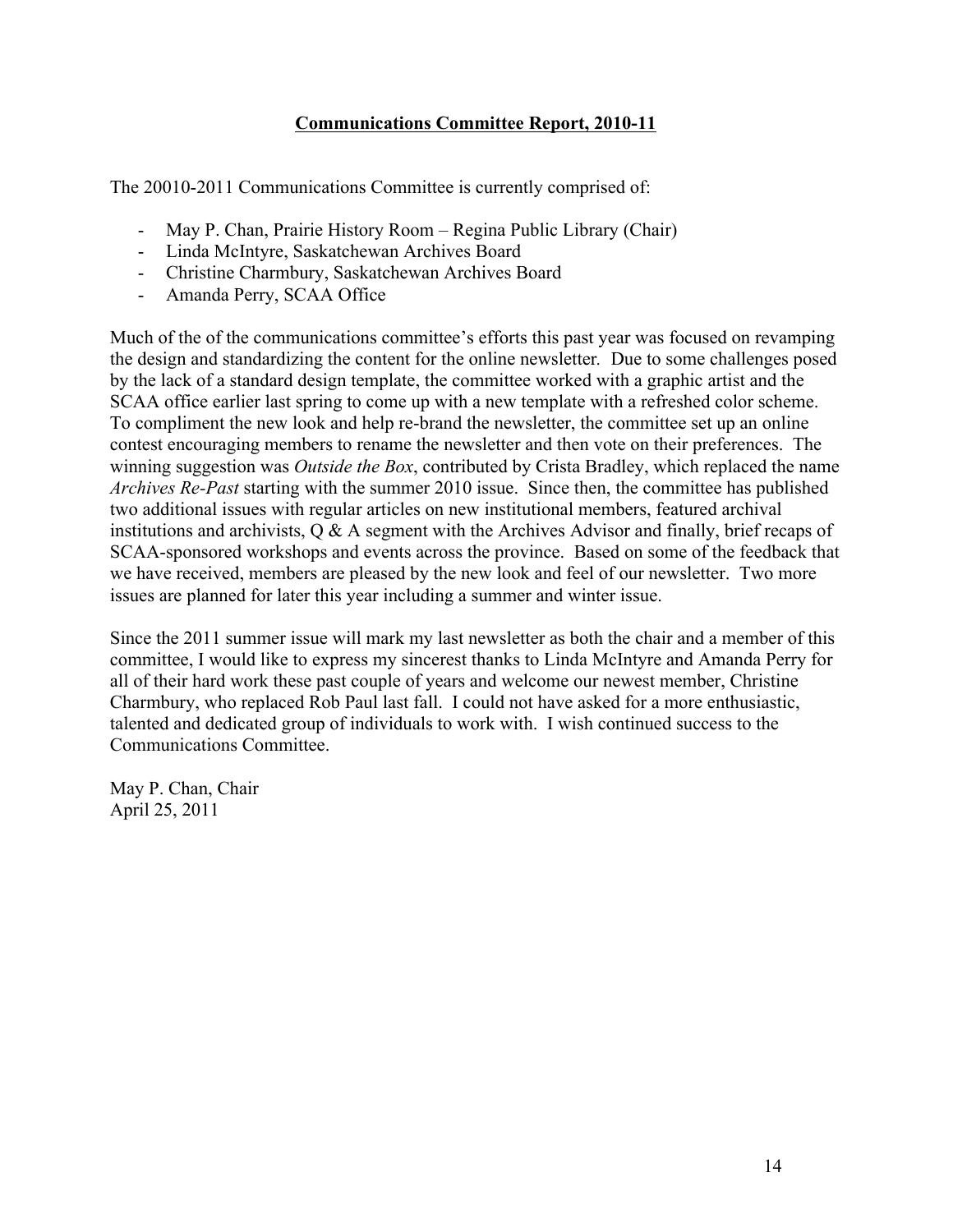# **Grants Committee Report**

This year the SCAA Grants Committee consisted of Fay Hutchinson, Adrienne Cottrell and Lenora Toth (chair). The committee met several times to adjudicate the National Archival Development Program (NADP) project applications and the Institutional Grants Program.

#### **NADP Contributions Program, 2011-12:**

As in previous years, the committee reviewed funding applications submitted under the NADP program. Three institutional projects were recommended to the Canadian Council of Archives (CCA) by the committee. These projects were:

| <b>Institution</b>                                      | <b>Project Title</b>                                                                    | Funding<br><b>Requested</b> |
|---------------------------------------------------------|-----------------------------------------------------------------------------------------|-----------------------------|
| Saskatoon Public Library - Local<br><b>History Room</b> | The Leonard Hillyard Photograph Collection                                              | 23,775.60                   |
| Lloydminister Regional Archives                         | Transfer of content and finding aid development for<br><b>Newcap Broadcasting Tapes</b> | 21,264.08                   |
| City of North Battleford Archives                       | The Joan Bunce fonds and General Collection<br><b>Description Project</b>               | 3696.60                     |
|                                                         | <b>TOTAL</b>                                                                            | 48,736.28                   |

4 SCAA project applications were also submitted under the NADP program. These applications requested funding for the Continuing Education and Professional Development Program, \$16, 350; Conservation Assessments, \$12,768.00 and theTruth is in There (short films), \$16, 350.00). A further application, Then and Now (comparative photograph book) \$19,732.00 was also submitted as an optional grant in the event the NADP program ended up with surplus funds.

#### **The total funding request for NADP was \$83,354.28 (+optional grant of \$19,732.00)**

#### **Institutional Grants Program, 2010-11:**

In 2007, the Grants Committee recommended that a provincial grants program be created for use by institutions in Saskatchewan. Funding for this program was provided by the Saskatchewan Lotteries Trust Fund for Sport, Culture and Recreation through SaskCulture Inc. The initial program offer (2008-09) had an allocation of \$10,000. In 2009-10 an allocation of \$15,000 was available and \$16,412.93 was expended in 2010-11. Funding for 2011-12 was set at \$22,000. A limit of \$2000, per project, was set for the fourth year of funding. Funding was allocated as follows:

| <b>Institution</b>                                       | <b>Allocation</b> |
|----------------------------------------------------------|-------------------|
|                                                          |                   |
| City of North Battleford Archives                        | 2,000.00          |
| City of Saskatoon Archives                               | 932.40            |
| Grand Coteau Heritage and Cultural Centre                | 2000.00           |
| Northern Gateway Museum                                  | 2,000.00          |
| Saskatoon Public Library Local History Room (4 projects) | 2354.94           |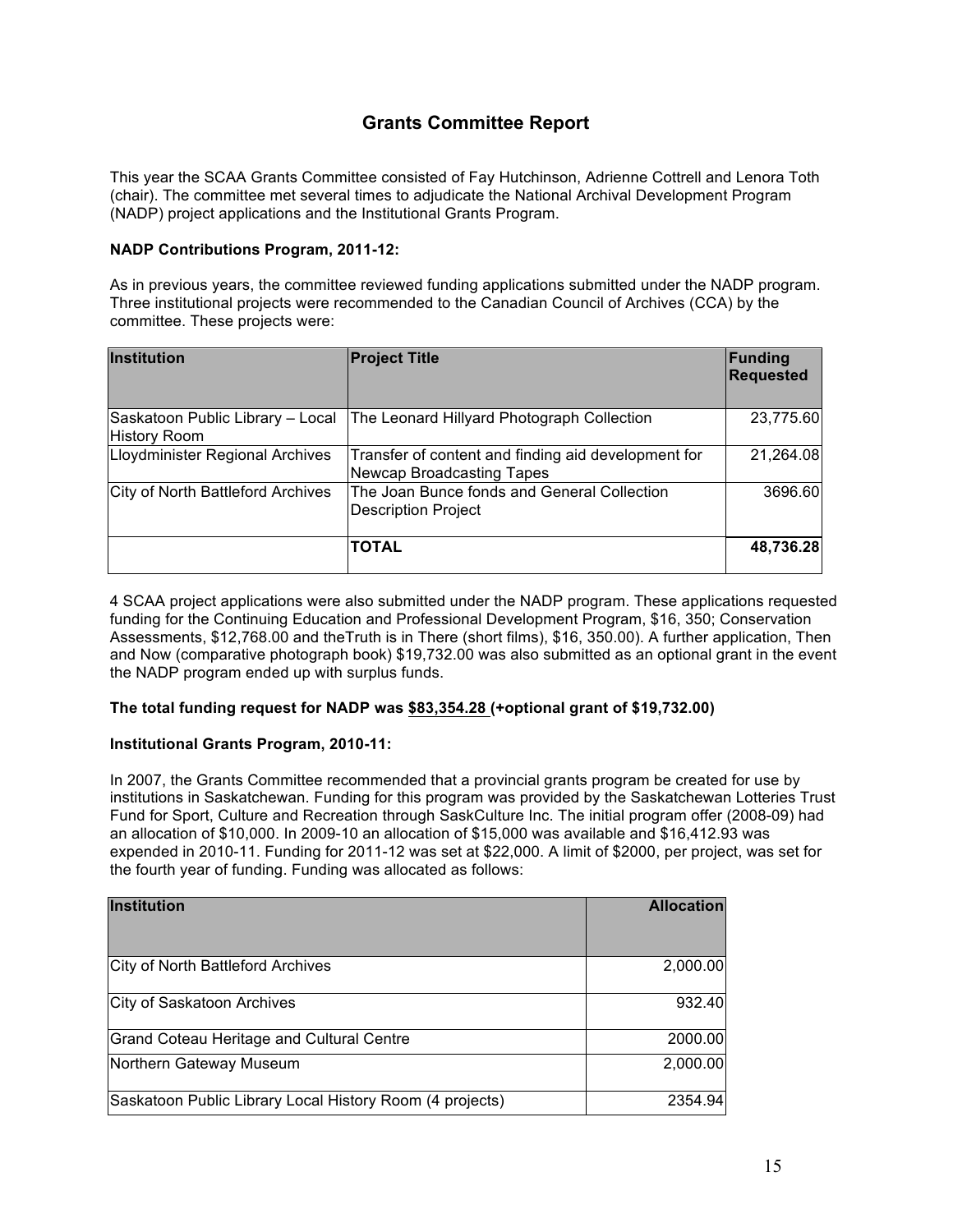| Athol Murray College of Notre Dame Archives and Museum | 2000.00   |
|--------------------------------------------------------|-----------|
| The Clayton McLain Memorial Museum                     | 795.58    |
| University of Regina Archives                          | 1907.44   |
| Archives of Humboldt and District Museum and Gallery   | 2000.00   |
| Saskatchewan Archives Board (2 projects)               | 3543.50   |
| <b>Swift Current Museum</b>                            | 2000.00   |
| <b>TOTAL</b>                                           | 21,533.86 |

The Institutional Grants Program is intended to support arrangement and description, conservation, digitization, outreach, or any other archives-centered projects. Projects selected for funding are prioritized by:

- 1. Quality of the project (its value to the institution and to the community);
- 2. Smaller institutional members receive priority over archives with well established funding structures;
- 3. Priority is given to archives that have not previously received funding through the SCAA.

As all requests for the 2011-12 year could be accommodated within the allotted funds the only criteria used for adjudication was quality of the project – size of Archives and receipt of past funding were not considered.

Applicants may submit multiple proposals. In such case applicants prioritize their projects (first, second, etc.) and multiple projects are approved only if funding permits. Institutional Grants may be used as matching funding for grant opportunities offered by other agencies such as NADP and Young Canada Works (YCW) applications.

Institutions receiving NADP and Institutional Grants Program funding are asked to add any fonds or collection-level descriptions created to SAIN, and any photo descriptions to the SAIN photo database. Contact Cameron Hart, Archives Advisor for assistance.

Submitted by Lenora Toth, Grants Committee Chair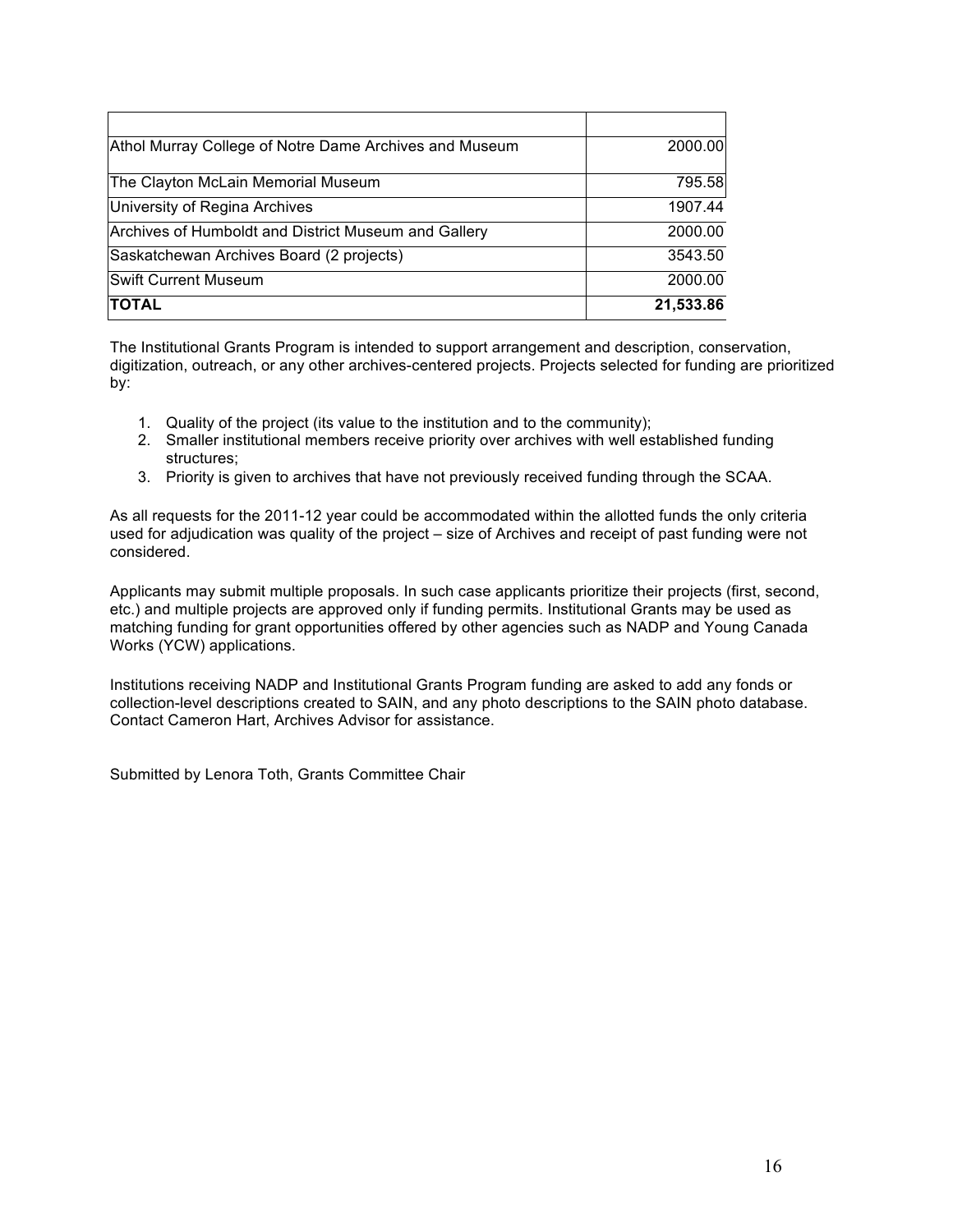# **Public Awareness Committee Report, 2010-11**

The Public Awareness Committee Co-Chaired by Jeff O'Brien and Tim Hutchinson had a very active year. Another highly successful Archives Week in February was just the beginning. Work has just wrapped up on the 2012 Year in Archives Calendar to be released shortly.

A complete update will be provided to members at the Annual General Meeting.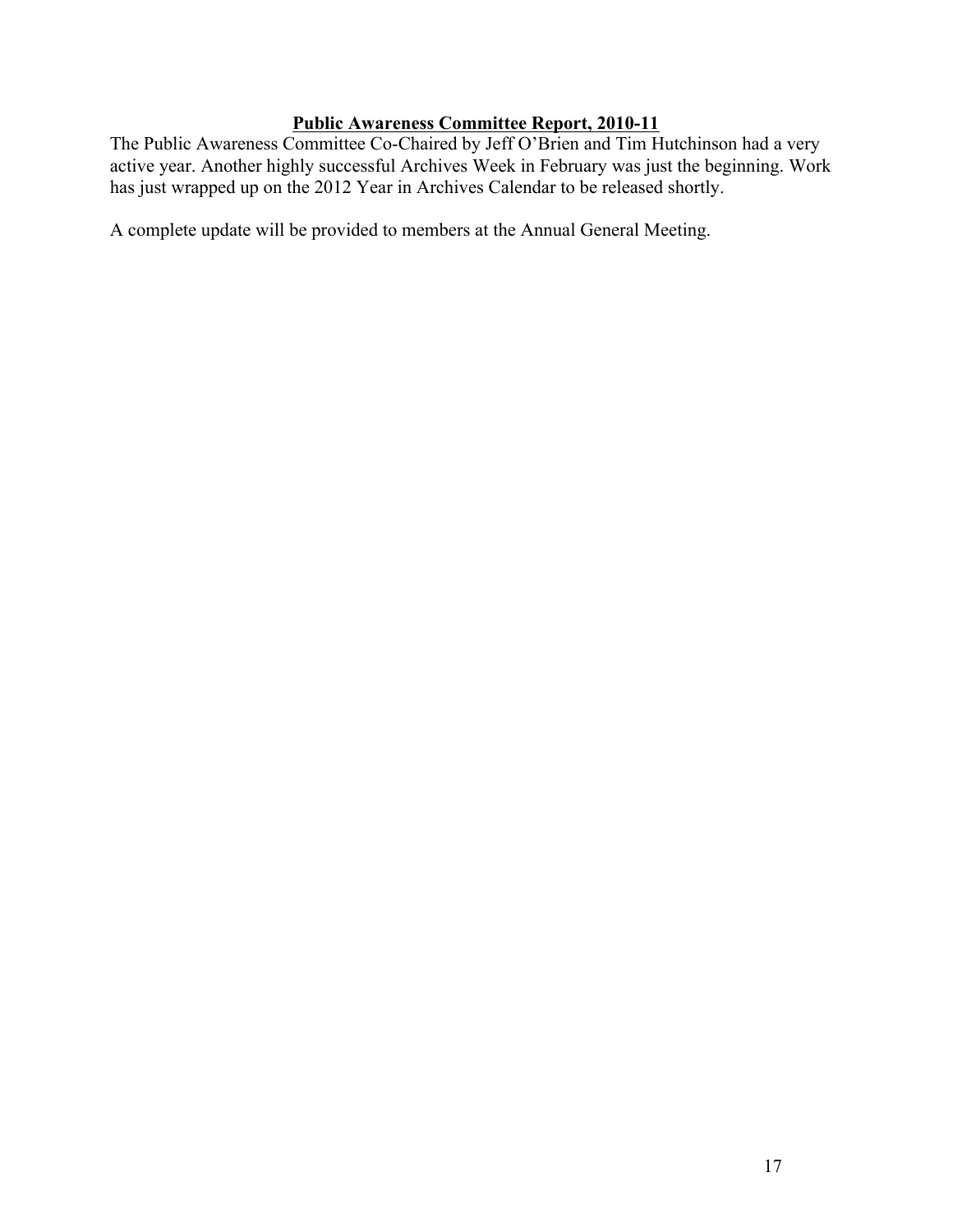# **Education Committee Report, 2010-11**

The Education Committee's primary function during the 2010-2011 fiscal year was to develop and coordinate educational and professional development programs. In addition, the Committee was involved in the review and approval of professional development travel subsidy claims.

Here is the list of workshops offered last year:

2010 – 2011 SCAA Workshops:

#### **Introduction to Basic Archives - October 20, 2010 in Regina**

Instructor: Cameron Hart, SCAA Archives Advisor

This workshop introduced participants to the basic archival functions of acquisition, accessioning, appraisal, arrangement, description and reference. Issues related to the conservation/preservation of archival materials and the archiving of electronic records were also addressed.

#### **Developing & Implementing a Holdings Maintenance Program Workshop -**

October 21-22, 2010 in Regina Instructor: Jane Dalley, Conservator, Dalley Froggatt Heritage Conservation Services

Subjects that were covered included rehousing with chemically stable enclosures; use of inert, suitable shelving and storage equipment; implementation of safe storage and shelving practices; and preservation copying and reformatting. A practical component of the workshop was handson practice with humidification and flattening, encapsulation, and the construction of spacers and various folders for the different media and formats found in archival holdings.

#### **Access to Information and Privacy Workshop**

March  $29<sup>th</sup>$ , 2011 in Regina Instructor: Erin Kleisinger of McDougall Gauley Barristers and Solicitors

Here is an outline for the upcoming workshops for 2011-2012:

Public speaking, Fundraising and Advocacy - AGM Workshop **June 10th , 2011 in Wilcox, SK**  Instructor: Garry Aldridge from Points West

**This one-day workshop where participants can experience a mini-media boot camp learning to speak comfortably on radio/TV; determine the publicity tools available and when to use them (e.g. news release vs public service announcement); how to write your press releases; how to promote events, etc.**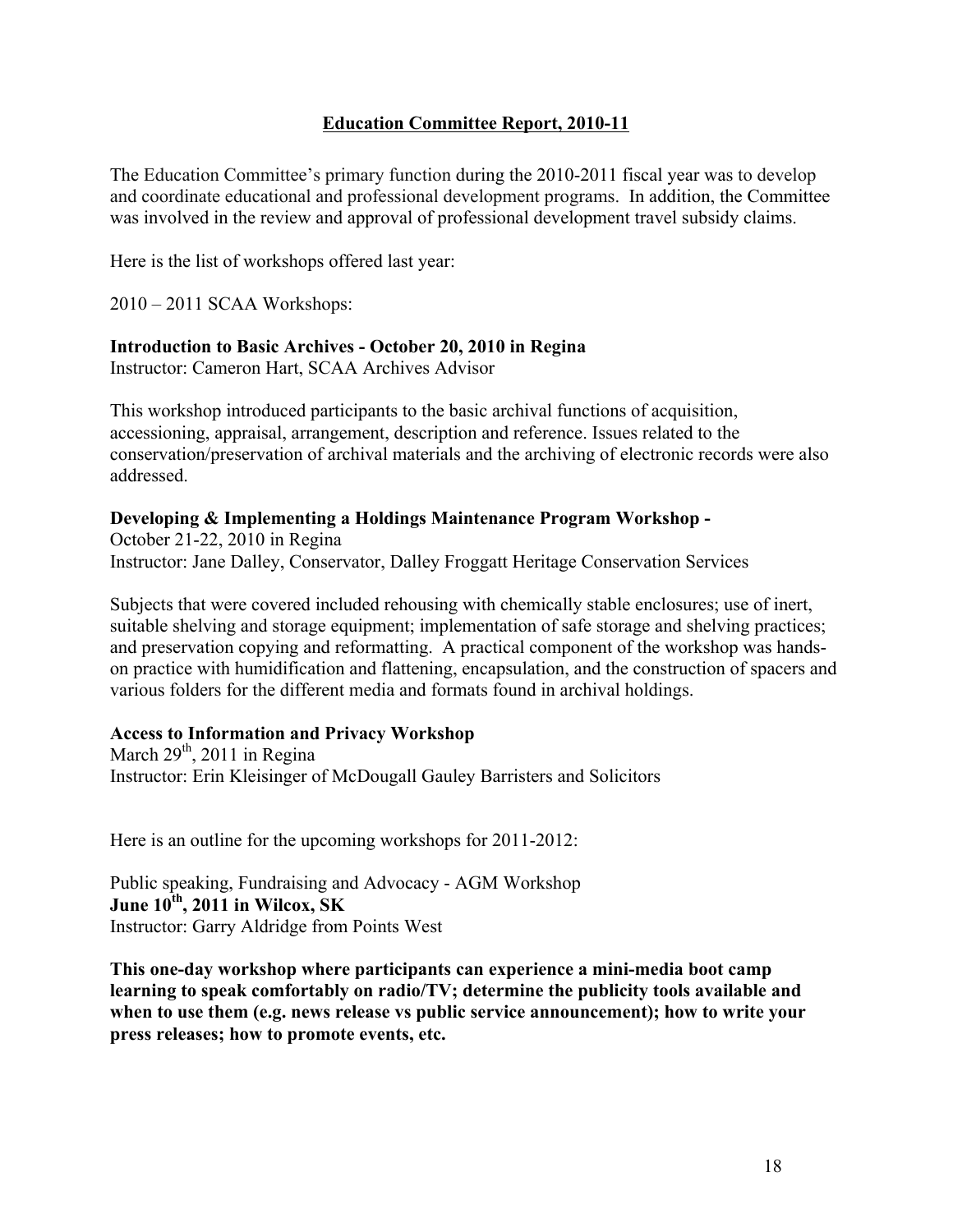#### **RAD Refresher**

October 2011- Saskatoon Instructor: Kelly Stewart, Education and Advisory Archivist Coordinator, Archives Association of British Columbia

Intended for those already familiar with basic archival principles of provenance and original order, this one day workshop aims to remind rusty users of RAD how the nation's descriptive standard is organized as well as how to use it at all levels of description. The elements included in the minimum level of detail are discussed at length. Most of the course focuses on Chapter 1, the general rules, but the instructor does take a peek at Chapter 4, Graphic Images, as well. Hands-on description breaks up the monotony!

#### **Emergency Planning Workshop**

March 2012 – Regina Instructor: Rosaleen Hill, BC Archival Preservation Service Coordinator, Archives Association of British Columbia

This workshop is designed for archivists and collection managers responsible for the preservation of archival records. The workshop is taught using PowerPoint presentations, break-out groups and a hands-on disaster salvage session.

Workshop participants will learn to:

· Assess and prioritize archival records for emergency planning

· Develop an institution specific emergency plan

· Use appropriate personal safety equipment

· Develop triage techniques by taking part in the hands-on disaster salvage session. Maximum number of participants: 20.

Submitted by:

Krista Liggett Education Committee Chair May, 2011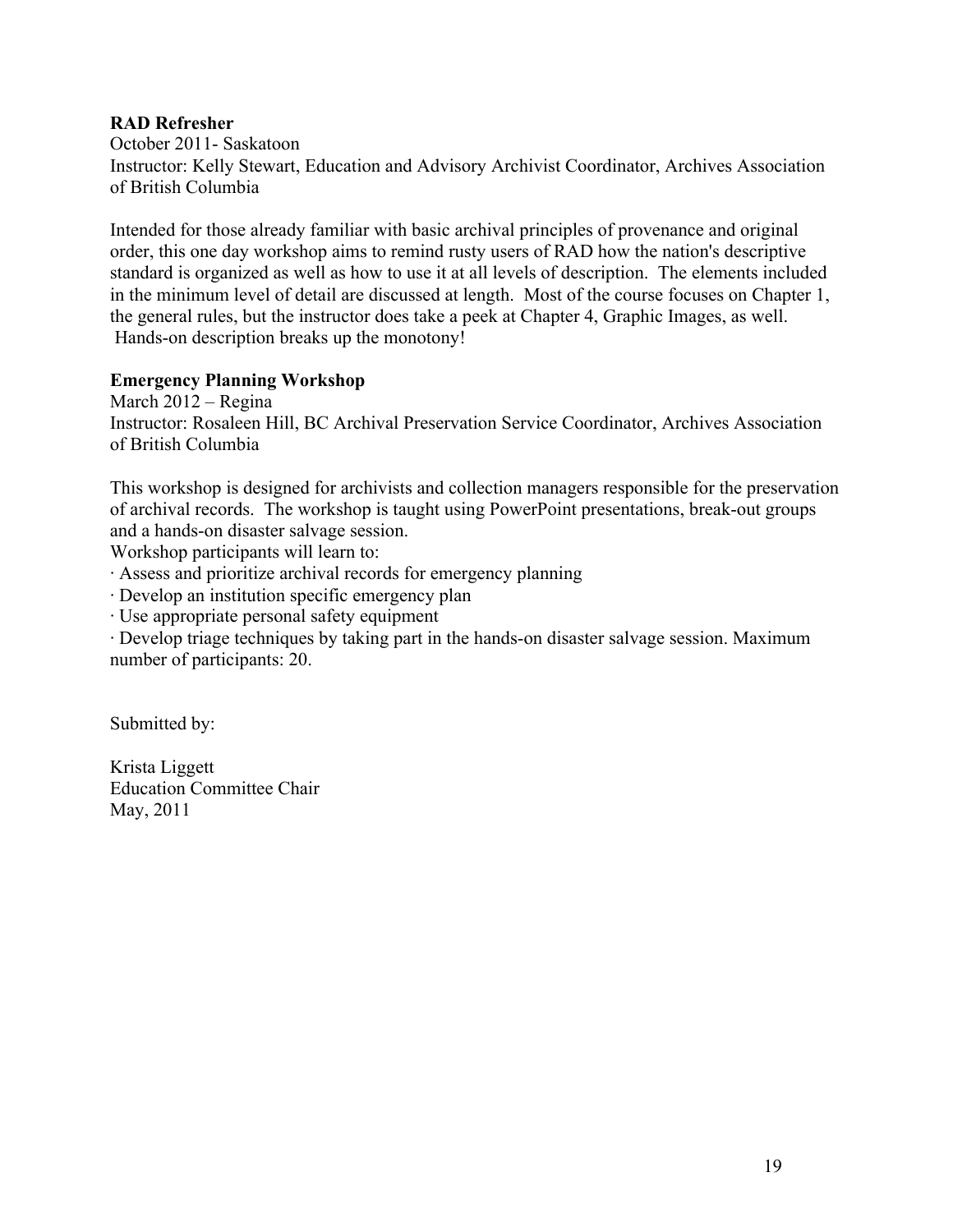# **Executive Director Report, 2010-11**

Wrapping up our second year providing part-time association management services to SCAA makes one wonder where yet another12 months have gone. The learning continues; the understanding increases; and the bumps in the road become smaller and smaller as we better understand the programs and process of the Council.

This has been a year of movement as we grew from a *Working Board* style of governance to that of a *Managing Board,* where the office and staff assume more of the responsibility for support and delivery of programs. To this end, a Governance Workshop was undertaken, with financial assistance from a SaskCulture Capacity Building Grant and with the guidance of Dawn Martin of Daybreak Consulting, to review and address the process and its transition and to ensure service to members remained steady and efficient.

The office continues to provide administration support for membership renewal and ongoing communication as well as fielding questions from the general public as they look for advice in using the archival services within the province.

We continued to provide administrative support to the Education Committee in their delivery of workshops by securing venues, contracting speakers, preparing registration, managing attendance, on-site support and completion of the final accounting.

Archives Week responsibilities became more administratively-driven in 2010-11. The Public Awareness Committees provided direction and input for the office and Archives Advisor, who undertook delivery of many of the activities as well as supporting Archives Week Committees.

Completion of applications and follow-up reporting for NADP funding, which supports Professional Development and other Council driven programs, is primarily undertaken by the administration and the Archives Advisor, with excellent input and guidance provided by the Committees and the Executive.

The Archives Advisor acts as an ex-officio on the Grants Committee. While he does not participate in the final decisions he does assist with input and also provides assistance and guidance to those institutions applying for funding. The office continues to provide administrative support, communication and funding distribution for the committee.

Our funder, SaskCulture, made significant changes to their funding process over the past year, moving to a two year approval program and then a few months later announcing a move to a three year approval process, all of which is great news but made for a scramble to keep up firstly with two year and then a three year budget preparation. Thanks to May P. Chan, as Treasurer who managed the budgeting process with excellent control and a thrifty eye.

Timing of this new SaskCulture cycle was perfect as the Council's Long Term Planning process now coincides with the three year process. Council is able to prepare its plan with a three year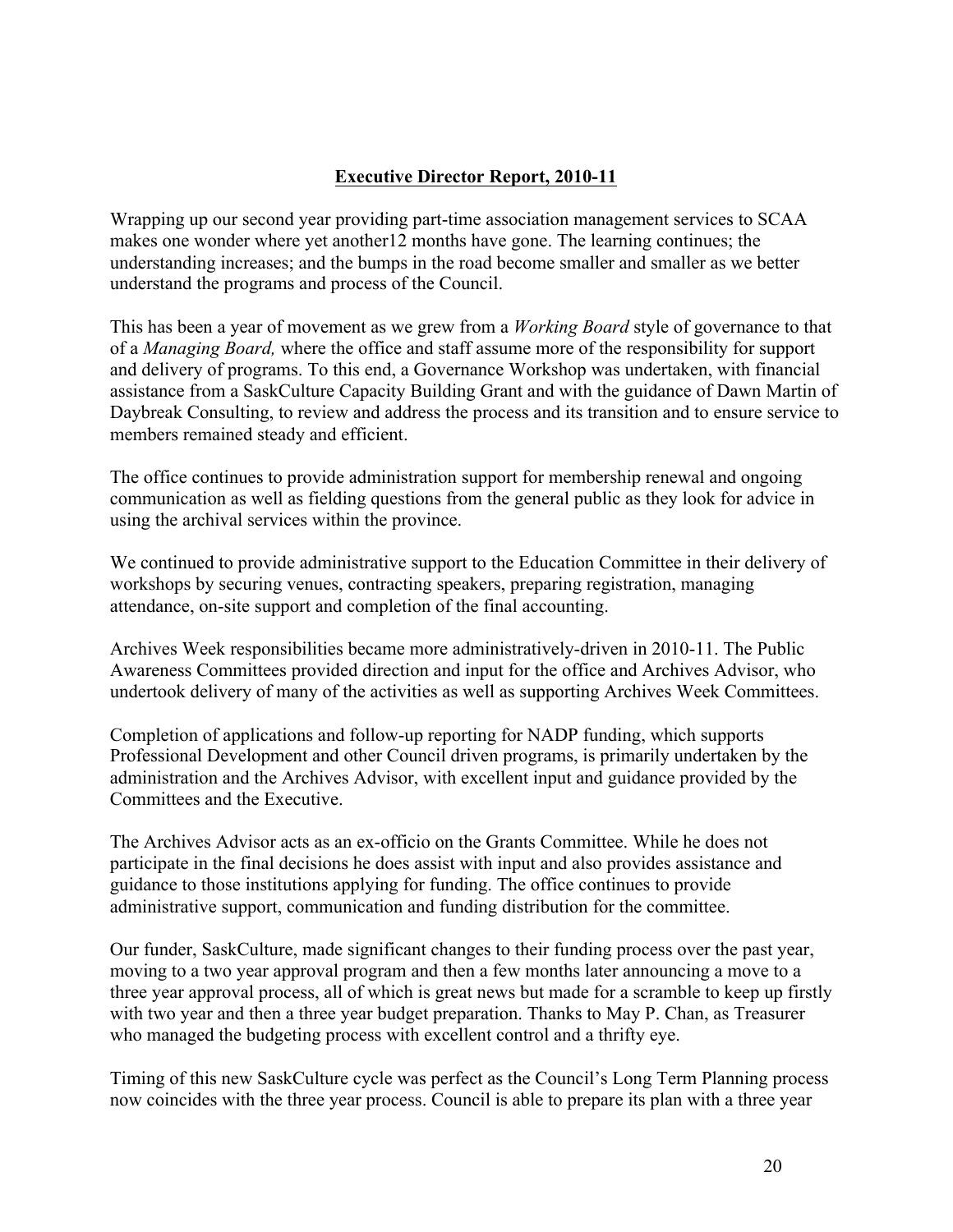vision in mind. Longer term funding provides a great measure of security in delivery of programs and events.

Additionally the follow-up reporting and statistics gathering requirements have changed significantly with SaskCulture. They too are required to provide evidence that the funds they distribute to all Provincial Cultural Organizations such as the SCAA, are being used in an effective and responsible manner and are indeed achieving results in 'taking Culture to the entire province'. In that regard their new statistical information requirements are more reflective of and sensitive to the demographic of our members and event attendees.

This year a new bookkeeper was secured by the association management company. Terri Young, T.L. Young Bookkeeping, undertakes this new roll of monthly bookkeeping and statement preparation in a timely and very professional manner. She has quickly come to understand the business of the Council.

The Council's year-end coincides with annual income tax deadlines, and as such our Auditor for the past few years has been challenged and very pushed to meet our requirement for completion of the Audit in time for inclusion in the *Notice of AGM* Package. This year, with our meeting being held 10 days earlier, he was unable to provide service and as a result Marcia Herback, CA, was contracted as Council Audiotr. We believe she is an excellent asset as she works with many not-for-profit groups, including Registered Charities and is familiar with that specific annual return process as well as understanding SaskCulture requirements.

An objective of the Executive has been to search out and secure other funding sources, in addition to SaskCulture. Applications were submitted however as yet we have not been successful in securing funding as we struggle to fit funder-specific criteria. We continue to search out options and open discussions.

We have also been in contact with the Financial Manager at AABC, an Archival Association that has been successful in securing Registered Charity Status, to solicit advice in moving forward with our pursuit of Registered Charity Status in Saskatchewan. Initial efforts to open communication with CRA were rejected and finally required written submission by the Council, to provide permission for them to undertake conversations with the Council office. This process is slow, often by letter and often bumped aside by day-to-day activities, but it continues.

Again this year, working with the Archives Advisor, Cameron Hart has been very valuable in coming to understand our member institution needs and the work being carried on by you throughout the province.

I have been very fortunate again this year to have worked with a very supportive and talented Council President, Mark Vajcner. His leadership and advice have been most valuable as the Council continues to grow and expand programs.

Audrey Price, Executive Director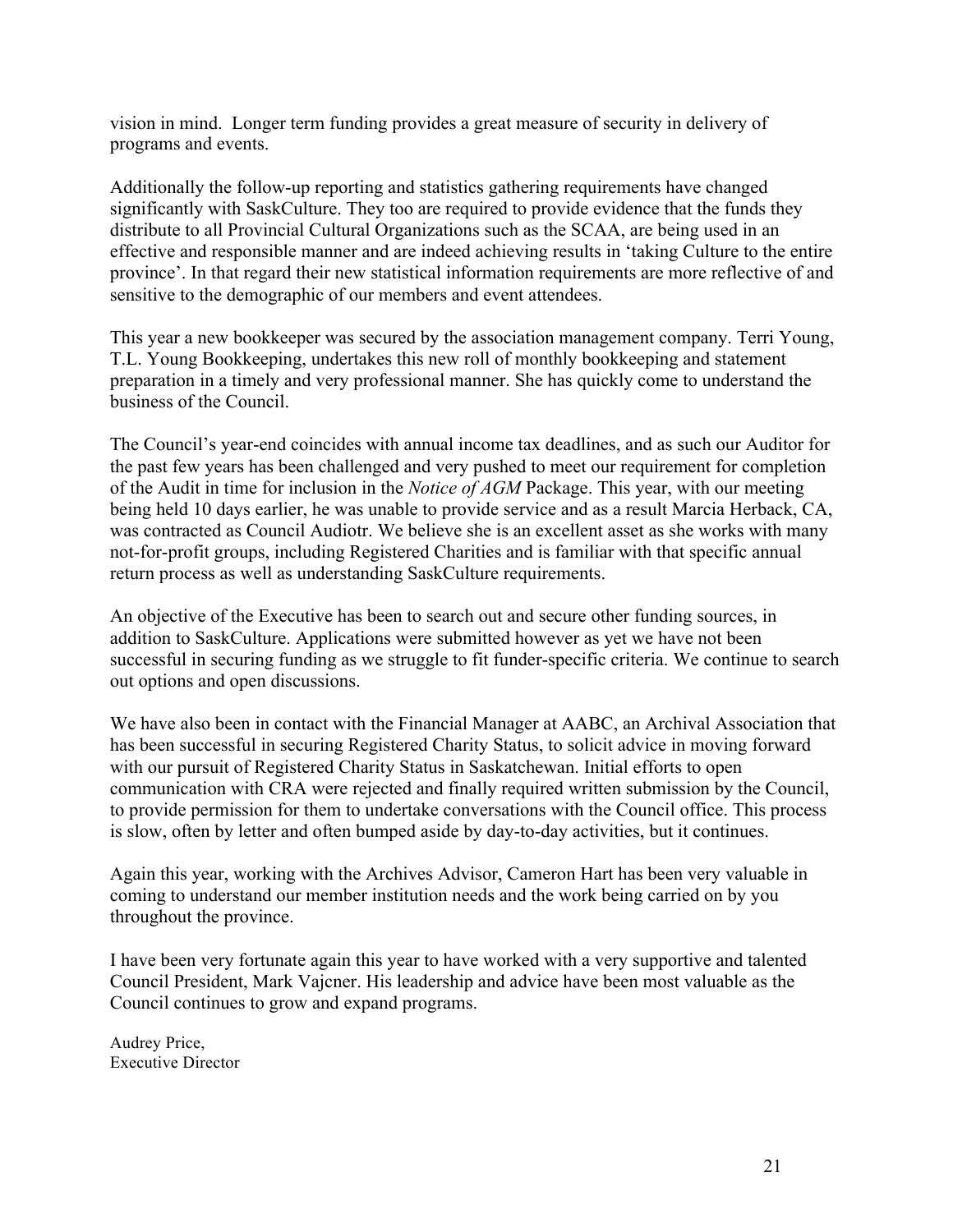#### **Archives Advisor Annual Report, 2010-11**

In the past year your Archival Advisor (AA) has been working towards expanding the knowledge, the purpose and necessity of archives throughout the Cultural Community of Saskatchewan. The AA has created new relationships, expanded those with members that have been established in the past and re-vitalized those that have been languishing.

In this effort **28** site visits to member institutions across the province were made. A site visit is defined as "where an advisor attends in person at a location regardless of the amount of time spent at the site". (Definition agreed upon by the CCA Advisors Working Group at their October 2007 meeting.) These visits were made to long-time members, others that are newer and starting out and some that have joined just in the past few months. We would like to welcome the **Clayton McLean Memorial Museum in Cut Knife** as new member of the SCAA.

During this time, close to **4000** inquiries were also made. A query is to be "every single point of contact," therefore each call or follow-up email message will be counted as a query. (Agreed upon by the CCA Advisors Working Group.) The attendance and presentations of the AA at workshops and exhibits saw a spike in queries. Archives Week (AW) events in early February were especially beneficial for contact. The extended time given to the SCAA Institutional Grants program and the rush to submit applications to the NADP federally also increased inquires from members.

| <b>Month</b>           | <b>Inquiries</b> | <b>Member</b> | <b>Non-Member</b> |
|------------------------|------------------|---------------|-------------------|
| April                  | 136              | 110           | 26                |
| May                    | 163              | 84            | 79                |
| June                   | $118+$           | 88            | $30+$             |
| July                   | 152              | 132           | 20                |
| August                 | 160              | 128           | 32                |
| September              | 599              | 488           | 111               |
| October                | 444              | 359           | 85                |
| November               | $364+$           | $291+$        | $73+$             |
| December               | $367+$           | $327+$        | $40+$             |
| January/February, 2011 | $866+$           | $726+$        | $140+$            |
| March, 2011            | 579              | 467           | 112               |
| <b>Totals</b>          | $3948+$          | $3200+$       | $748+$            |

(Note: A single report was done for the months of January and February 2011.)

Attending and presenting exhibits or workshops noted above included:

- Attended the Culture Days Media launch
- Exhibited at the Saskatchewan Libraries Conference
- Exhibited at the Museums Association Conference
- Exhibited at the Youth Heritage Fair Showcase
- Attended and participated in the Association of Canadian Archivists'
- Conference/workshops in Halifax.
- Presented at a Culture Days event on Basic Preservation of photographs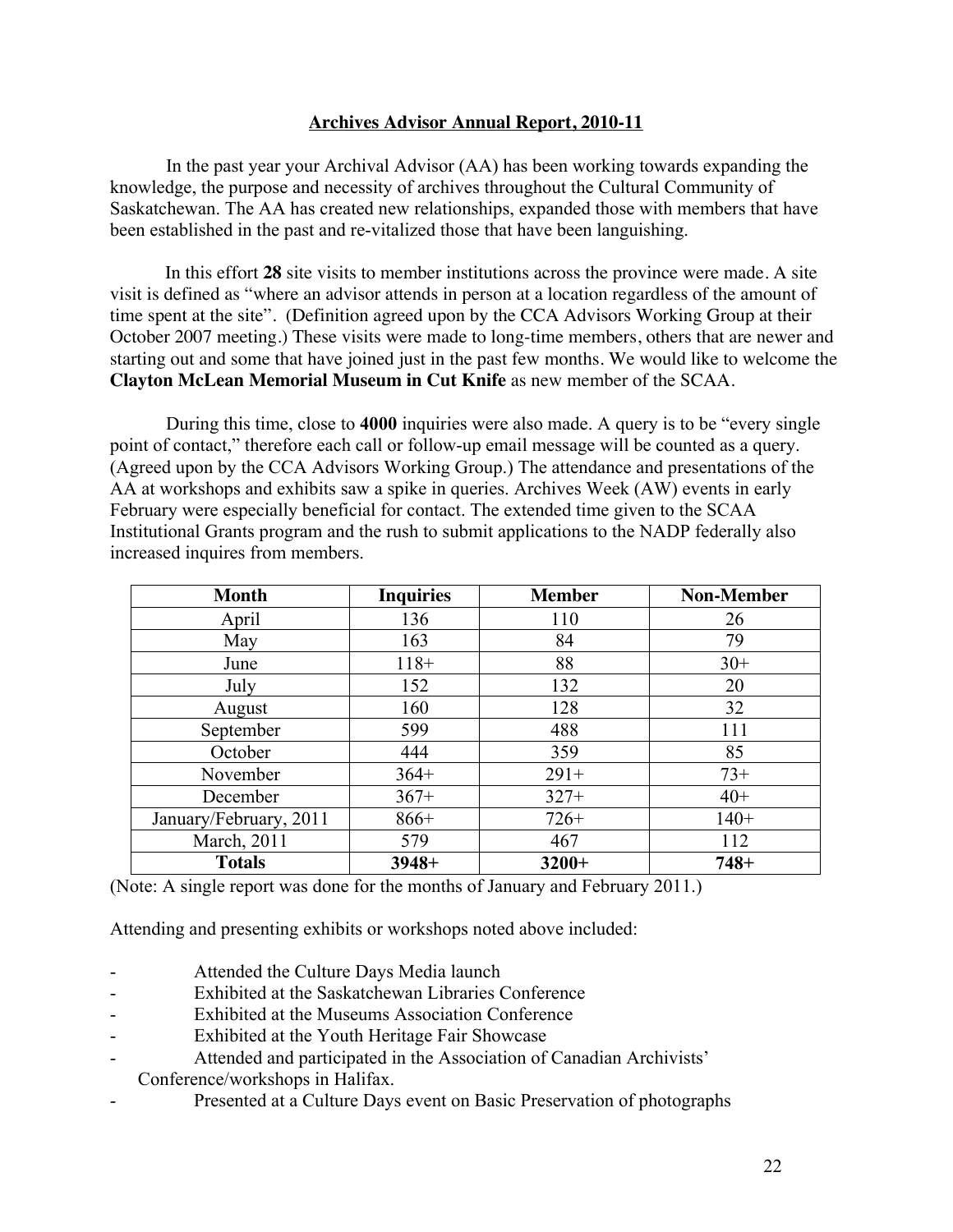- Presented a "Basic Archives workshop"
- Attended the SCAA workshop " Developing & Implementing a Holding Maintenance Program" with Jane Dalley
- Attended the Toastmaster's "Division E Day" speech giving contest and joined the "Meewasin Valley Leaders" Toastmaster's Club
- Exhibited at the Gabriel Dumont Institute Trade Show
- Attended and participated in the "Speech-craft" event for  $2<sup>nd</sup>$  year pharmacy students at the U of S hosted by Toastmasters
- Exhibited at the AW event Archives Pavilion at the WDM's Heritage Festival
- Attended the AW event of the Clayton McLean Memorial Museum in Cut Knife
- Attended the AW event of the Humboldt  $&$  District Museum and Gallery
- Attended the AW readers event at the Saskatoon Public Library
- Attended the AW event in Regina at the Royal Sask. Museum
- Attended the AW film event at Saskatoon's Roxy Theatre
- Attended the film event "Silence is Golden" at the Roxy Theatre in Saskatoon
- Participated in the initial meeting of the "Friends of the Archives" at SAB
- Attended the Raj Manek Dinner for Entrepreneurs
- Attended the SCAA workshop "Privacy Primer" in Regina

The AA began using the social media outlets of Facebook and, in a limited capacity, Flickr.

Flickr was restricted to the SCAA 2012 calendar project this year. However, with the proposal of several book projects, a short film project and the continuing AW selection of images for postcards and bookmarks the AA can see potential use to ease the processes.

The General Facebook page, started in August, and reached **30** "likes" in late November, at which time Facebook began recording statistics or "Insights" of the page. Through the end of March the page had **45** "likes" which is in addition to the **135** members of SCAA "Archives Week" (AW) Facebook Group (which will be archived in the next few months by Facebook).

# **Facebook "Insights"**

There are currently **2** "personal pages" **1** "non-profit page" and **1** Archives Week "group page" The AA will need to figure out how we can delete one of our "personal pages" with out losing "Friends." And is it necessary if we just keep using one as Admin?

Administrators of the page can view the Full "Insights" of the page. Currently the President, Communications Chair, the SCAA office as well as the AA are administrators.

- **Lifetime "Likes"**  The number of people who have liked your Page.
	- o December 1, 2010 March 31, 2011 **– 45**
- **Active users** monthly count of people who have interacted with or viewed your Page or its posts.
	- o December 1, 2010 March 31, 2011 **– 4232**
- **Demographics**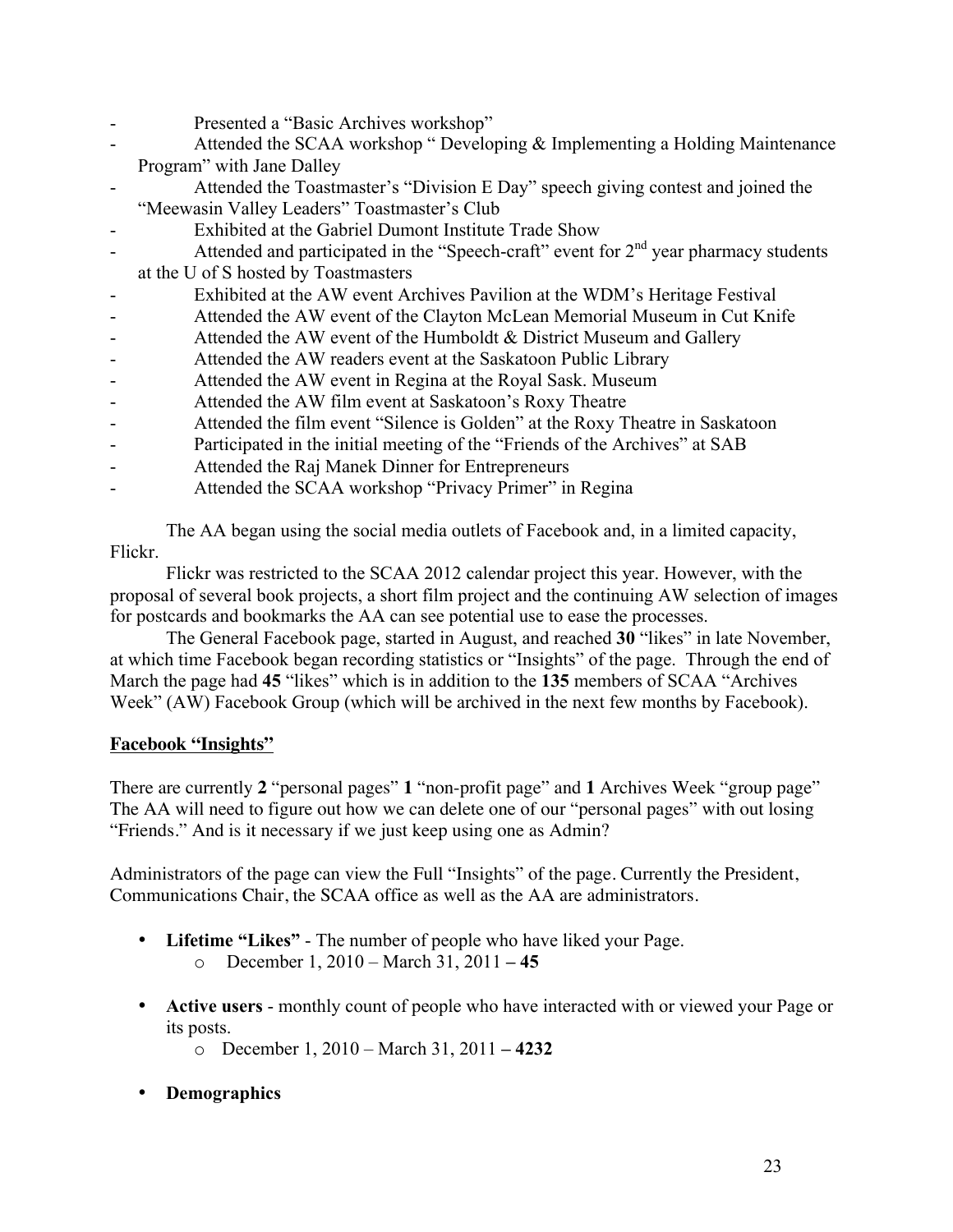- o **Gender and Age -** Aggregated demographic data about the people who like your Page based on the age and gender information they provide in their user profiles. **December 1, 2010 – March 31, 2011**.
	- **Female** 69%
		- $\bullet$  18-24: 2.2%
		- 25-34:  $24\%$
		- 35- 44:  $20\%$
		- $45-54:11\%$
		- $55+:11\%$
	- **Male** 29%
		- $\bullet$  18-24: 2.2%
		- 25-34:  $6.7\%$
		- $35-34:16%$
		- $\bullet$  45-55: 2.2%
		- $55+: 2.2\%$
- o **Countries** Aggregated Facebook location data, sorted by country, about the people who like your Page.

# **December 1, 2010 – March 31, 2011**

- 41 Canada
- 1 United States
- 1 India
- **1** Netherlands
- $\blacksquare$  1 Egypt
- o **Cities** Aggregated Facebook location data, sorted by city, about the people who like your Page.

#### **December 1, 2010 – March 31, 2011** .

- $16$  Regina
- **15** Saskatoon
- o **Language** Aggregated language data about the people who like your Page based on the default language setting selected when accessing Facebook. **December 1, 2010 – March 31, 2011**.
	- $\blacksquare$  34 English (US)
	- $\blacksquare$  9 English (UK)
	- $\blacksquare$  1 Arabic
	- 1 Simplified Chinese (China)
- o **External Referrals** Top referring external domains sending traffic to your Page. **December 1, 2010 – March 31, 2011**
	- 30 scaa.sk.ca
	- **18** google.ca
	- 12 scaa.usask.ca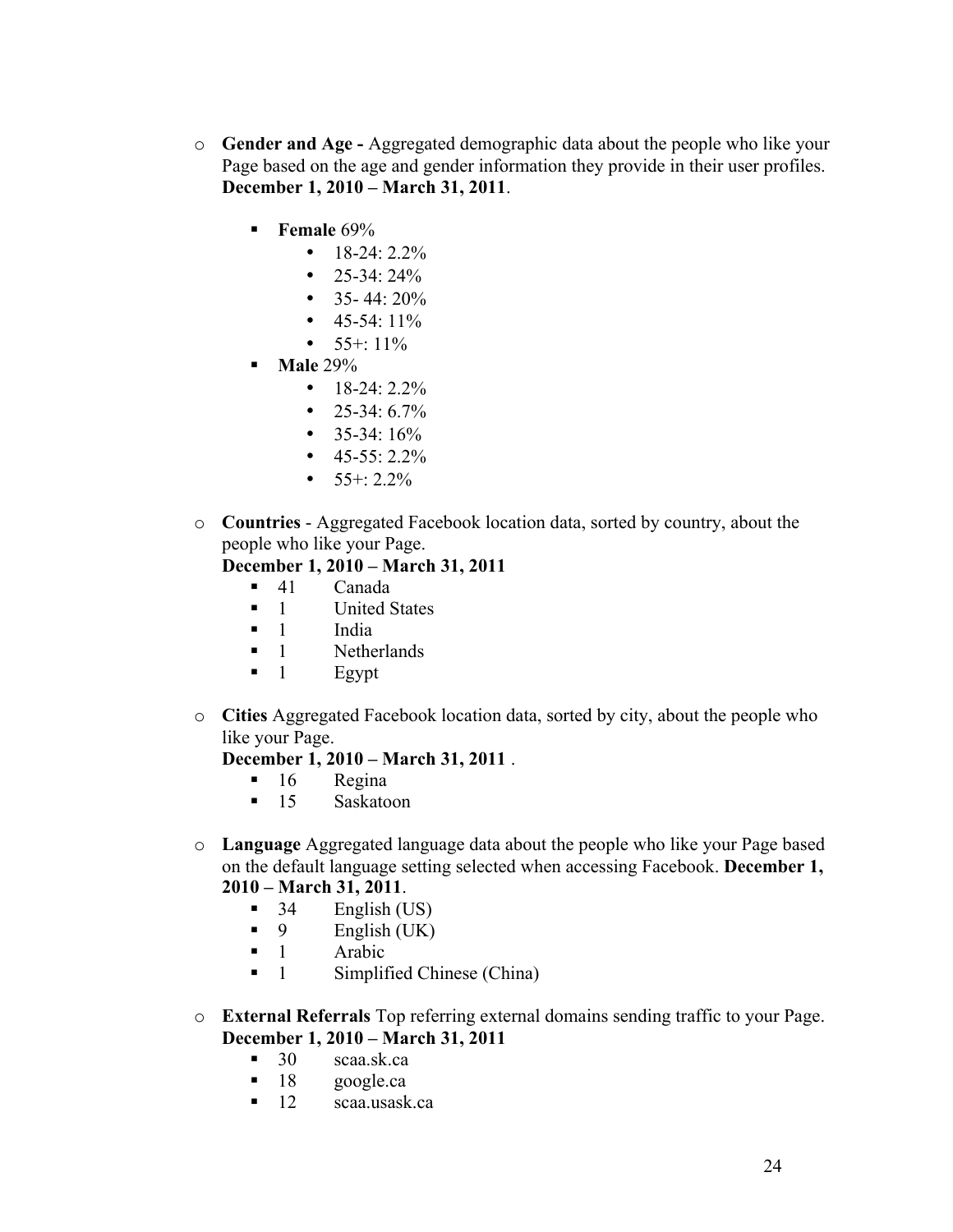- 4 google.com
- 1 aim.search.aol.com
- 1 search.yahoo.com
- $\blacksquare$  1 google.co.jp
- $\blacksquare$  1 by157w.bay157.mail.live.com

The role of the provincial database (SAIN) is changing as we implement ICA-AtoM. Work to transfer the current content of SAIN has slowed the addition of descriptions and associated digital objects. As AtoM is launched the potential of new descriptions grows greatly. In 2011-12 the expansion of SAIN through AtoM will become easier as members will be able to enter descriptions without wholly relying on the AA to do so.

Also in the new-year your AA plans to continue to expand those relations already established and create new ones to benefit the SCAA and members. Potential members in Esterhazy, Meadow Lake and Wolsley will be visited. Displays and presentations have already been made to the Northwest Saskatchewan Museums Association, the Saskatchewan Genealogy Society Symposium. Exhibits are planned for the Museums Association of Saskatchewan Conference and the Saskatchewan Youth Heritage Fairs Provincial Showcase at the time of this report.

**Submitted on May 5, 2011 By Cameron Hart, SCAA Archives Advisor**